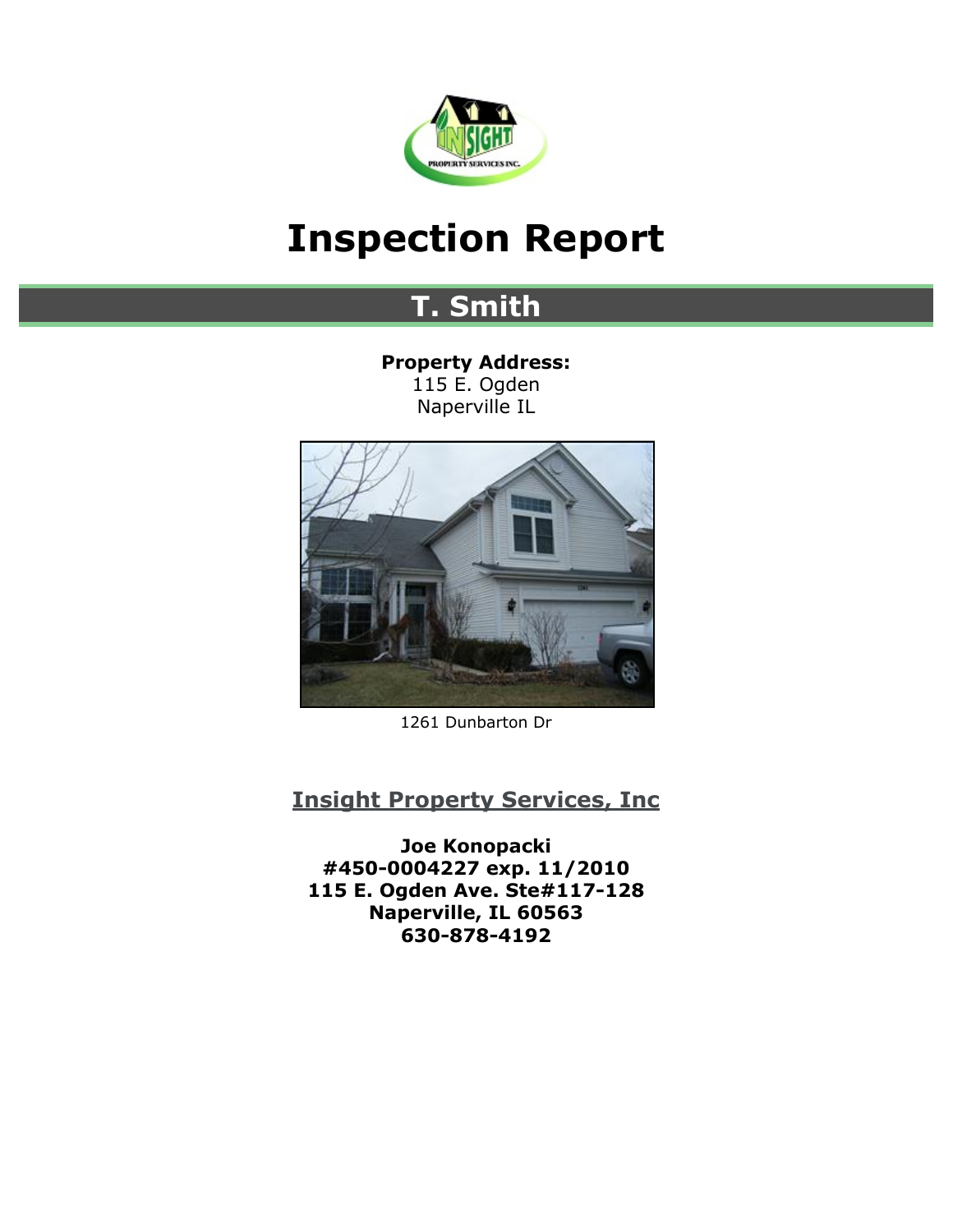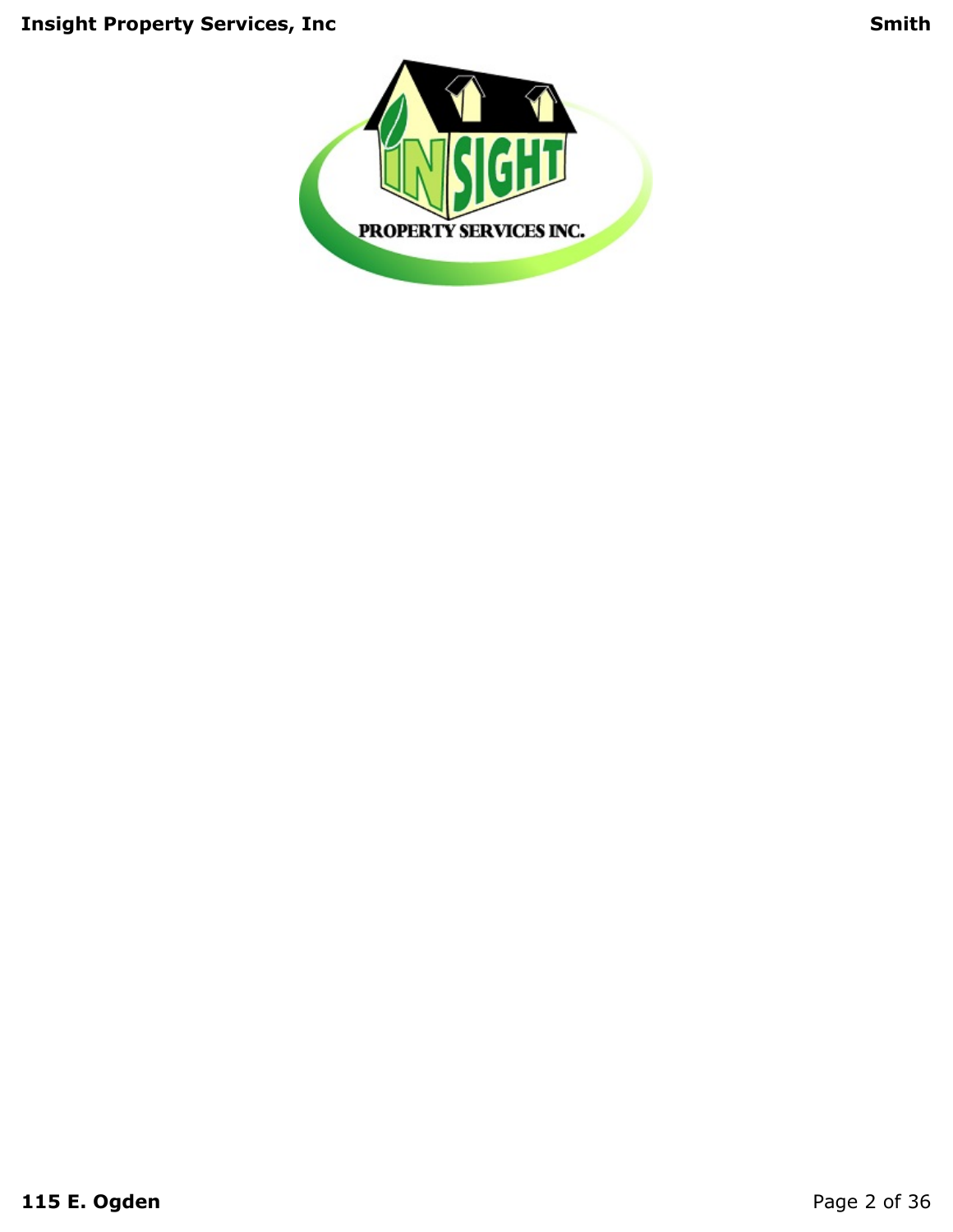# **Table of Contents**

<span id="page-2-0"></span>

| 3 Heating / Cooling Performance  13 |
|-------------------------------------|
|                                     |
|                                     |
| 5 Exterior Moisture Management 21   |
|                                     |
|                                     |
|                                     |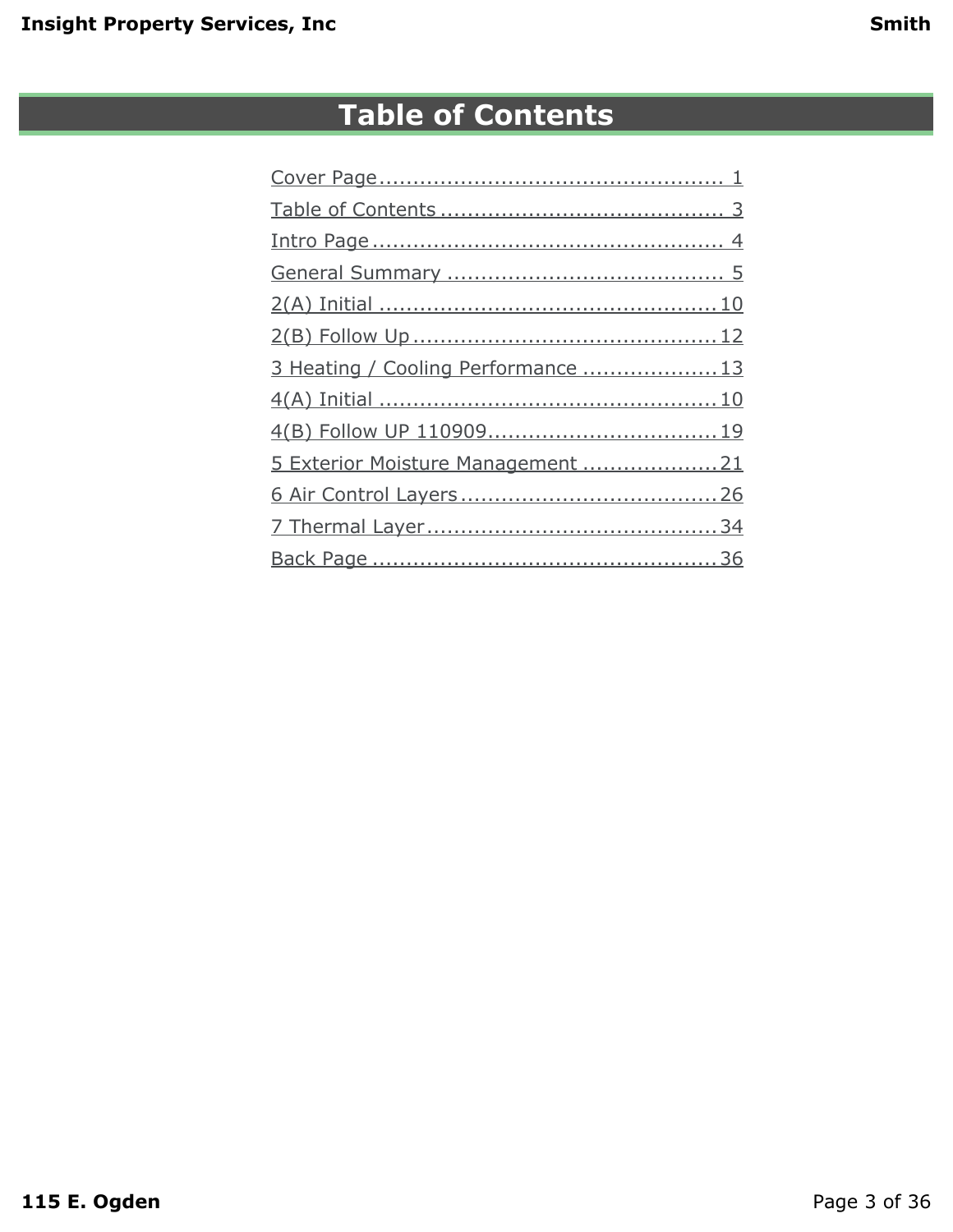<span id="page-3-0"></span>

| <b>Date:</b> $1/1/2013$ | <b>Time: 2:54:30 PM</b> | <b>Report ID:</b> $HI - 11-012$  |
|-------------------------|-------------------------|----------------------------------|
| Property:               | <b>Customer:</b>        | <b>Real Estate Professional:</b> |
| 115 E. Ogden            | T. Smith                |                                  |
| Naperville IL           |                         |                                  |

#### **Comment Key or Definitions**

The following definitions of comment descriptions represent this inspection report. All comments by the inspector should be considered before purchasing this home. Any recommendations by the inspector to repair or replace suggests a second opinion or further inspection by a qualified contractor. All costs associated with further inspection fees and repair or replacement of item, component or unit should be considered before you purchase the property.

**Inspected (IN)** = I visually observed the item, component or unit and if no other comments were made then it appeared to be functioning as intended allowing for normal wear and tear.

**Not Inspected (NI)**= I did not inspect this item, component or unit and made no representations of whether or not it was functioning as intended and will state a reason for not inspecting.

**Not Present (NP)** = This item, component or unit is not in this home or building.

**Repair or Replace (RR)** = The item, component or unit is not functioning as intended, or needs further inspection by a qualified contractor. Items, components or units that can be repaired to satisfactory condition may not need replacement.

| <b>Standards of Practice:</b>      | In Attendance:                        | Type of building:                    |
|------------------------------------|---------------------------------------|--------------------------------------|
| BPI Building Performance Institute | Homeowner                             | Single Family (2 story)              |
| Weather:                           | <b>Ground/Soil surface condition:</b> | <b>Precipitation in last 3 days:</b> |
| Light Wind, Cold, Cloudy           | Damp                                  | Yes                                  |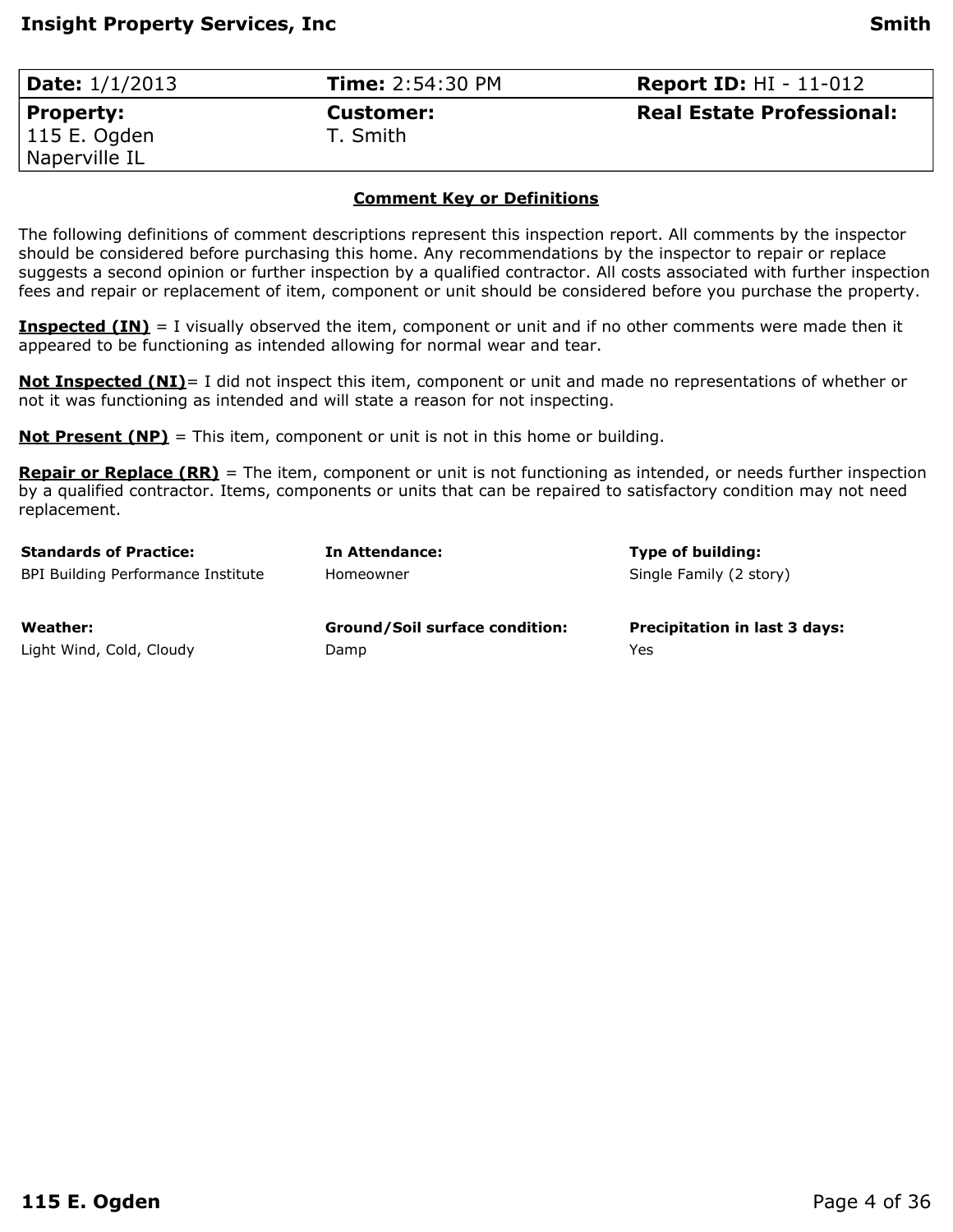## <span id="page-4-0"></span>**General Summary**



### **Insight Property Services, Inc**

#### **115 E. Ogden Ave. Ste#117-128 Naperville, IL 60563 630-878-4192**

#### **Customer**

T. Smith

#### **Address**

115 E. Ogden Naperville IL

This Summary is not the entire report. The complete report may include additional information of concern to the customer. It is recommended that the customer read the complete report.

## **2(A). Initial**

#### **2.5.A Worst Case Depressurization using the home's mechanical ventilation equipment**

#### **Unsafe**

Atmospherically vented water heaters, like the one here, are susceptible to exhaust spillage because they do not create a strong draft. A strong negative pressure (ie. air being sucked into the return ducts at the open filter slot) can draw air down the water heater flue causing its exhaust to spill into the home. We created a Worst Case Depressurization of **-5.8 Pa** by using the home's exhaust fans & air handler and closing certain doors. This should be within the limit of **-5 Pa,** but **the Worst Case Depressurization exceeded the allowable limit**. This means that natural draft appliances have a greater probability of spilling exhaust gasses into the home. A follow-up Combustion Safety Test should be completed after any air sealing work or changes to the mechanical or ventilation systems.

#### **2.6.A Water Heater Spillage Test**

#### **Unsafe**

(1) **Spillage Test Results:** A spillage test was conducted on the water heater. According to BPI Technical Standards, combustible appliances may spill fumes for up to 60 seconds on start up. **Your water heater vent spilled beyond 60 seconds and "Failed" the spillage test.** Under this Worst Case Scenario the spillage did stop at 1.5 minutes. Improving the design of the exhaust piping should alleviate this condition.

#### **2.18.A Chimney, Flue & Vent Piping (gas water heaters or heat systems)**

#### **Unsafe**

Increasing the vertical rise of the water heater exhaust line, at least 8", would help foster greater draft pressure. The vertical pipe can be increased in length as long as the horizontal section maintains a 1/4" per foot rise.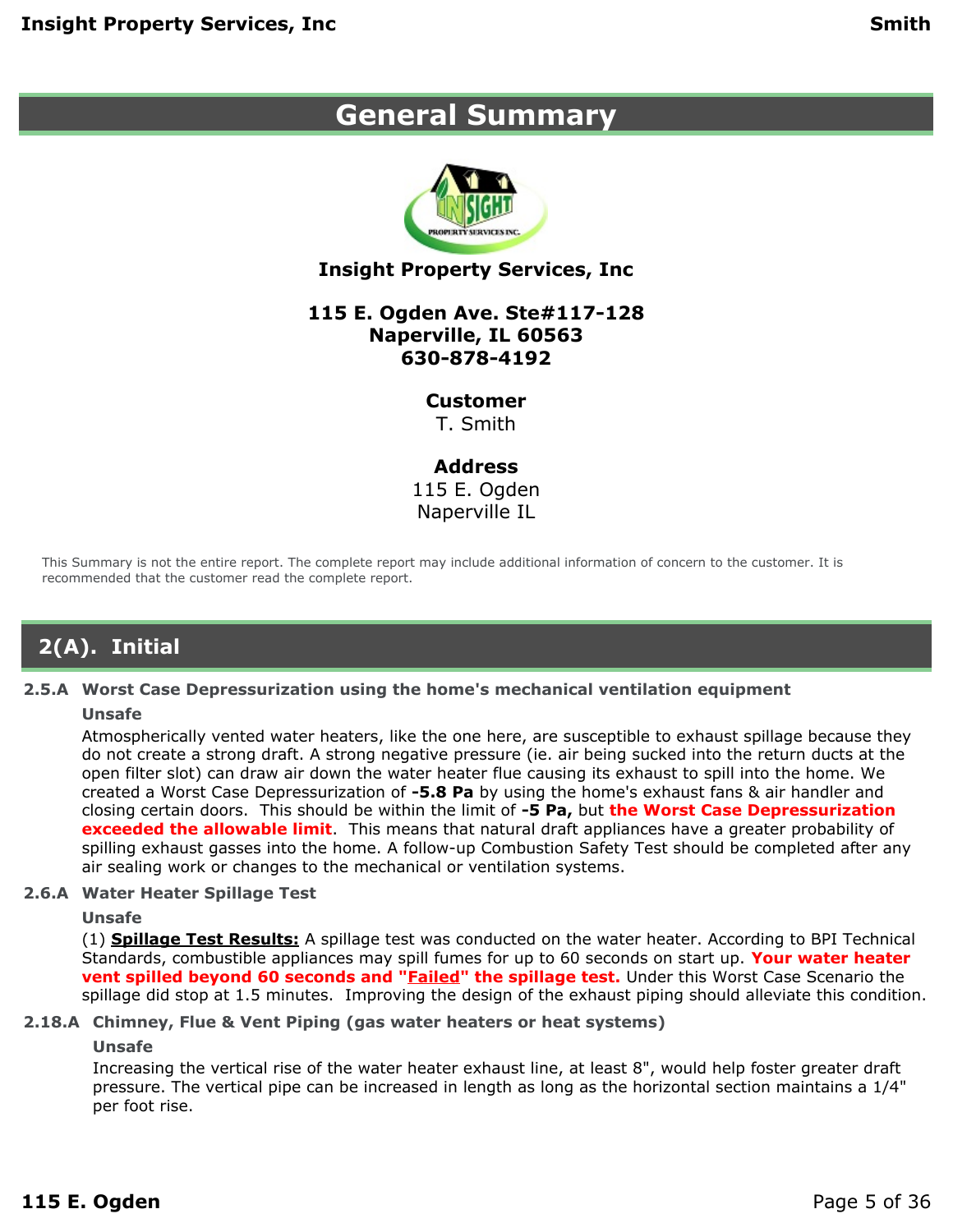## **2(A). Initial**

Also, the water heater should join the furnace exhaust with a 'Y' fitting nearer to the vertical section. The Y fosters better upward flow and decreases the chances of exhaust back drafting - only if the furnace & water heater connect at the branches of the Y and both flow toward the main exhaust riser.

#### **2.20.A Smoke Detector**

### **Unsafe**

The average service life of a smoke detector is 10 yrs. Be sure to replace batteries yearly and replace the units entirely after 10 years. Recommend one smoke detector per floor and one within 15 feet of the bed rooms.

#### **2.21.A CO Detector**

#### **Unsafe**

The average service life of a carbon monoxide detector is 2-3 yrs. Be sure to replace batteries yearly and replace the units entirely after 3 years. Recommend one CO detector near each CO source (water heater/ furnace, kitchen) and one within 15 feet of the bed rooms.

### **3. Heating / Cooling Performance**

#### **3.0 Heating Performance**

#### **Repair or Replace**

The furnace is 16 years old and is 80% efficient. Considering the relative tightness of the home, upgrading the furnace is the next best opportunity for decreasing the home's gas bill. It is recommended this unit be upgraded to a sealed combustion, 96% efficient or greater unit with an integrated HRV for continuous, balanced fresh air ventilation. A qualified HVAC contractor should perform Manuals J & S calculations to determine the heating & cooling load of the home and proper size of the furnace & AC **after air sealing and insulating have been completed.**

#### **Update: The furnace has been replaced with a new sealed combustion unit. This replacement resolves**

#### **3.1 Cooling Performance**

#### **Repair or Replace**

The air conditioner is at least 15 years old, of an estimated life span of 20 yrs. The unit would benefit from regular cleaning and service. Consider upgrading the air conditioner along with the furnace to see reduced utility bills.

#### **3.2 Water Heater Performance**

#### **Repair or Replace**

The existing water heater is 15 years old and is beyond the typical life span of 12-15 years. Expect to replace this unit within the next few years. Recommend the unit be upgraded to a power vented or sealed combustion unit. These are more energy efficient and they eliminate combustion safety risks due to exhaust spillage.

### **4(A). Initial**

### **4.6.A Exhaust Fans (bathroom, dryer, etc.) and venting**

#### **Action Recommended**

(1) The dryer vent piping is damaged, is kinked, is too long and can trap lint at sags, and also has a long vertical section with 90 degree turns which can trap lint at the elbows. Vent pipes should be cleaned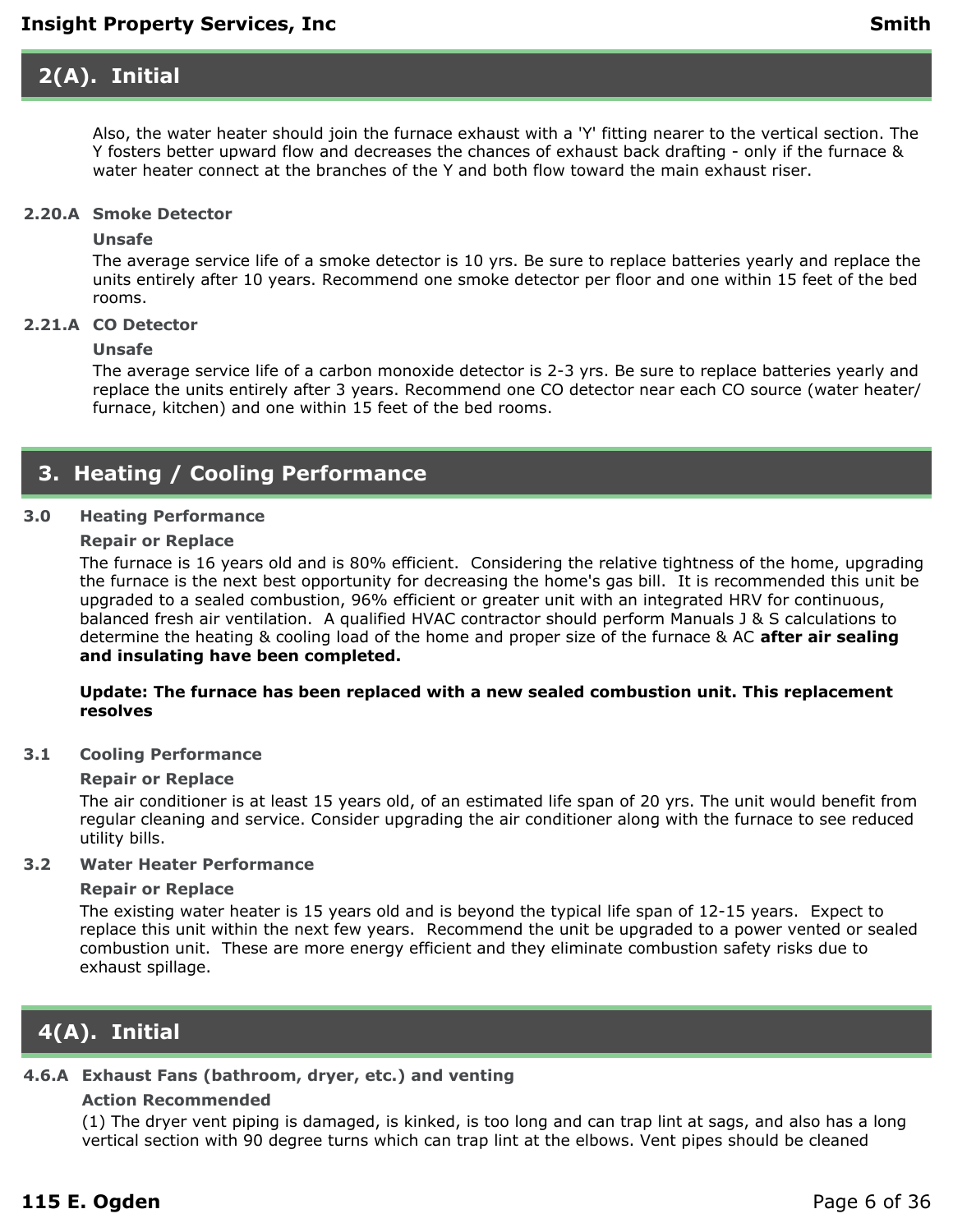### **4(A). Initial**

regularly if they are longer than normal (10 feet or more) or vented vertically, and should use the most direct route to the exterior. Replace and re-route the exhaust line with flexible or solid **metal** pipe. (2) The bath fan flow for the Master bath is 41cfm & the 2nd floor bathroom is 32cfm. Considering these bathrooms are used for showering and generate significant moisture, recommend both units be upgraded to a high-quality, quiet (<1.5 sones), 80+cfm exhaust fan.

Both 2nd floor fans are currently run into the soffit where the in-flowing air currents carry moisture back into the attic. The new fans should be exhausted to the outdoors by way of insulated ducting through roof or wall mounted, dampered vents.

### **5. Exterior Moisture Management**

#### **5.0 Roof Covering and Penetrations**

#### **Repair or Replace**

The roof ridge vents appear to be in poor condition and should be replaced. The mesh material that is supposed to allow ventilation while protecting the attic space from pests and the elements is missing or damaged in most places. Water damage in the living room is likely the result of accumulated snow blown into the exposed ridge which then melted onto the attic floor (living room ceiling) below. The damaged area was inspected within the attic for moisture, but no moisture was present at the time of inspection.

#### **5.1 Flashings, Gutters and Drainage**

#### **Repair or Replace**

(1) The gutters are in fair condition and seem to be managing rain water as effectively as can be expected. Additional downspouts are highly recommended to alleviate the load in certain areas. A large amount of the water shed off the second floor runs to the lower front garage roof where it is routed all the way to the east end before being able to drain. Similarly, the water from the second story on the north end is overspilling the gutter when diverted to the first story roof.

Redirecting the downspout on the southeast corner of the second story roof from the garage to the ground would help distribute the amount of water on the east side of the second story or more evenly.

Similarly, on the west side of the second story roof, the existing downspout should be directed to a drain line that runs under the entry sidewalk to a pop-up away from the home.

Lastly, the downspout on north end of the second story should divert water directly to the ground rather than dumping its water onto the living room roof and relying on that gutter to carry the extra load.

#### **5.2 Grading not directing water away from structure**

#### **Repair or Replace**

There is a negative slope at the front, rear and sides of home and can cause or contribute to water intrusion or deterioration. I recommend correcting landscape to drain water away from home.

Recommend a qualified individual repairs the slope of the grade, so that all water flows away from the homes foundation to prevent any flooding, or damage to the home.

#### **5.3 Foundation/Slab showing evidence of ground water intrusion**

#### **Repair or Replace**

(1) Visible signs of water intrusion in the basement are present from water stains on the wall at the baseboard. Water intrusion if not corrected can lead to other problems including mold and cause excessive moisture to floor system that can lead to deterioration and increased repair cost. It is recommend to monitor closely and repair as needed. It is not clear whether or not water damage has been addressed or is still occurring in the northwest corner.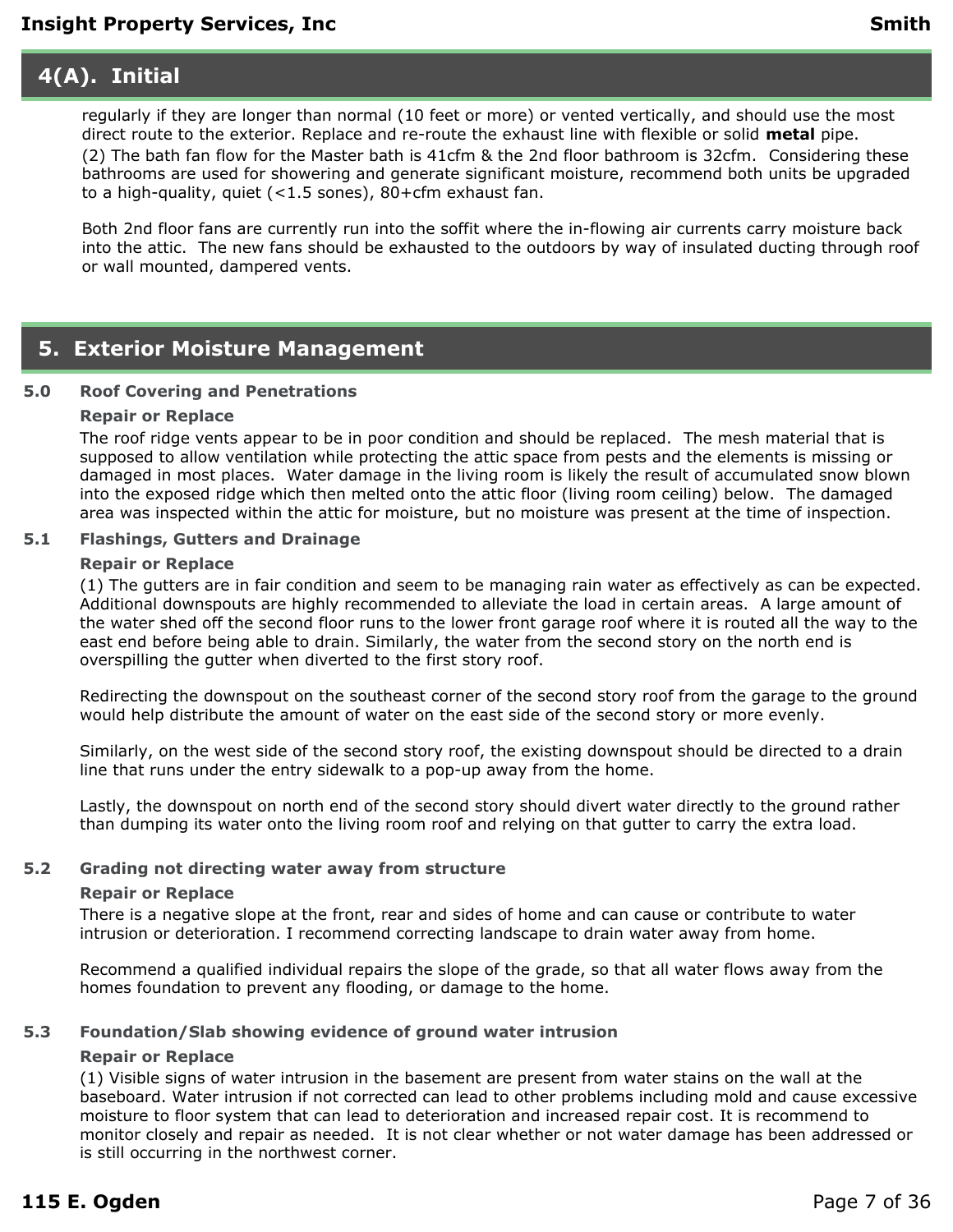### **6. Air Control Layers**

### **6.0 Recessed lights (regarding safely insulating, air sealing or replacing with IC Rated)**

### **Repair or Replace**

An airtight box, made of either drywall, duct board or foam board, seals air leaks around a heat-producing recessed light fixture. The box should be large enough to leave a 4" space on all sides to allow heat from the fixture to dissipate.

#### **6.1 Air seal the attic top plates, electrical and plumbing penetrations**

#### **Repair or Replace**

As the framing in a home dries over the years, the top plates of both interior and exterior walls allow large amounts of air to leak from the wall cavity and up into the attic. Recommend that these areas be sealed with a 2-part foam spray.

Penetrations in the form of plumbing penetrations, electrical conduit, boxes and fixtures should be exposed and sealed before additional insulating. Attention should also be paid to the duct in the attic - seal all joints and where ducts/registers pass through the 2nd floor ceiling at the attic.

#### **6.2 Seal/Insulate Attic Access**

#### **Repair or Replace**

The attic hatch should be air sealed and insulated. The casing should be fastened securely to the ceiling and caulked at all corners & seams. Weather strip should be installed where the cover sits on the casing. The cover should have 8" of foam board fastened to the top, resulting in an R-40 assembly.

#### **6.4 Thermal bypasses (between floors)**

#### **Repair or Replace**

(1) The stud cavity serving as a chase for the bathroom plumbing is a major air by-pass from the attic to the basement allowing cold air to fall and warm air to escape. Recommend the opening around the pipes be sealed with foam board and 1-part foam where the pipes leave the conditioned space. The area where the attic walls meet the attic ceiling should also be sealed to halt air flow between the wall cavities and the attic. This will also keep insulation from falling down into the walls, if/when the attic is insulated.

#### **6.5 Rim Joist insulation and air sealing perimeter of floor system**

#### **Repair or Replace**

Recommend sealing the exterior rim joists of the home with 1" foam board should be cut to fit between the floor, foundation, and joists and sealed with 1-part foam.

#### **6.6 Frame wall insulation (open to attic)**

#### **Repair or Replace**

Any vertical walls exposed to attic spaces should be insulated to an R-38, just like the horizontal surfaces. Fiber glass insulation does not perform as rated unless it is enclosed on all six sides. As long as the batt insulation fits properly within a stud space they may be left in place and simply covered over with foam board - taped at the seams and sealed at the perimeter. 2" 'Thermax' foam board would add R-10 to the walls and the foil face would serve to reflect radiant heat from the hot roofs in the summer and keep the heat in during the cold winter months.

#### **6.9 Windows: Air leakage, seals and caulking**

#### **Repair or Replace**

Minor air leakage was detected around the casing of the window frames. Recommend sealing these gaps with a clear, high quality, paintable caulk.

#### **6.10 Seal and insulate wall switch and outlet boxes**

#### **Repair or Replace**

Moderate leakage was detected from switches & outlets and may be eliminated by air sealing electrical penetrations in the attics. Should any leaks remain, they may be sealed at the outside fixture or by caulking the electrical box to the drywall and installing foam pads before replacing the wall plates.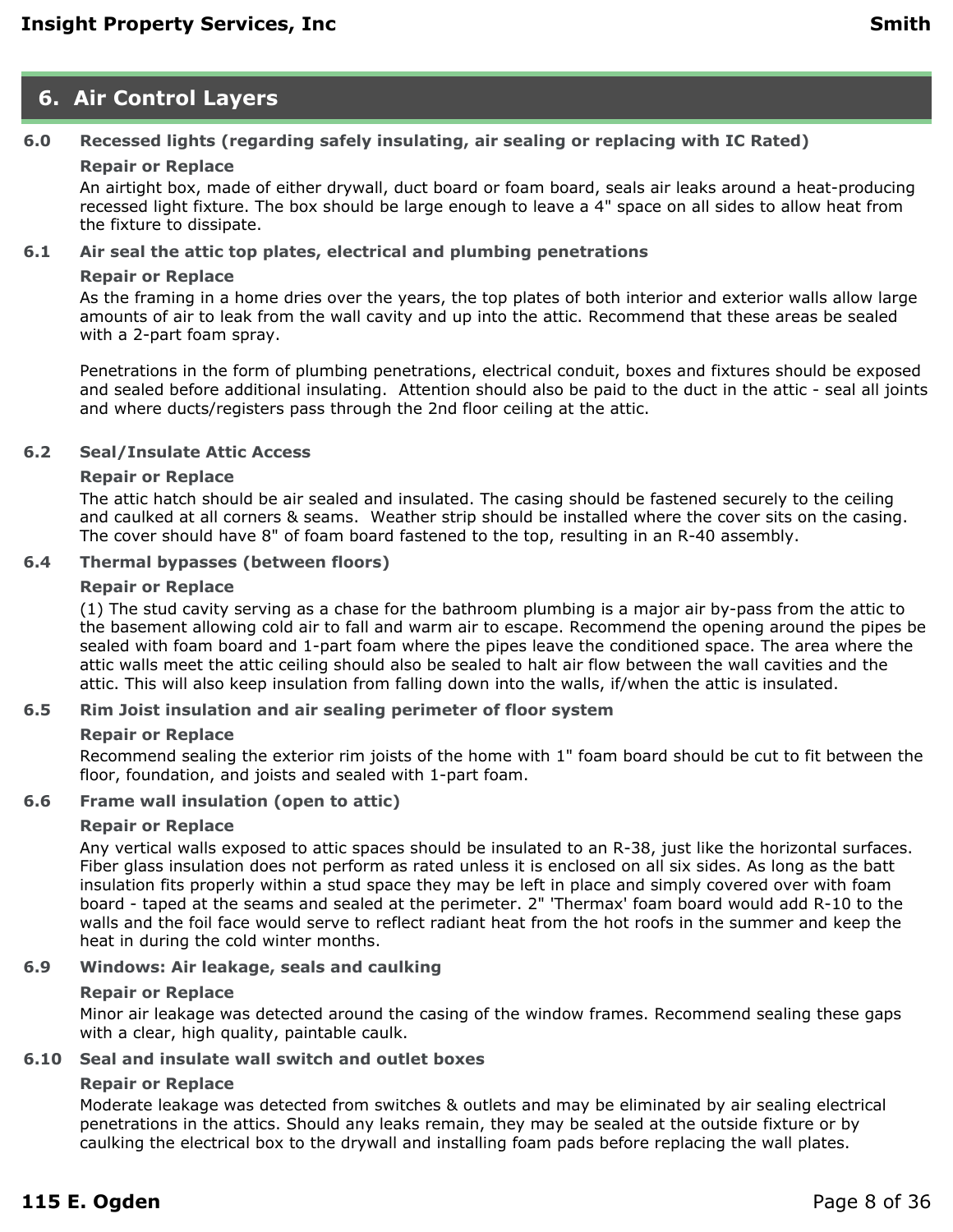### **7. Thermal Layer**

### **7.0 Recommended additional attic insulation**

#### **Repair or Replace**

The attics currently have about an R-25-30 and could be increased to at least an R-38, although an R - 50-60 would be best. **This should be done after air sealing and attic ventilation and before resizing and replacing the furnace.**

#### **7.1 Floor Insulation (over crawlspace or cantilever)**

#### **Repair or Replace**

Cantilevered floor sections are often a significant source of air leakage because they are often insulated without first being air sealed. Air sealing the cantilever floor section will allow the insulation in that area to perform more effectively. During the blower door test, cold air was drawn into the home through the floor, highlighting the effects that air penetration has on reducing the value of the insulation.

The most effective way to air seal & insulate (if needed) this area is to remove the material below the cantilever to expose the floor & adjacent wall framing and seal with foam board and/or 1 or 2-part foam as necessary to create a continuous air barrier between the 1st floor wall, floor and 2nd floor wall.

#### **7.3 Exterior door condition/integrity**

#### **Repair or Replace**

Exterior doors are in fine working order. Recommend adding weather strip and threshold sweep to the garage door in order to seal the garage space from the living space. Pollutants and contaminants from the garage are considered dangerous and should not be introduced into the home's conditioned air.

Building Analysts are not required to report on the following: Life expectancy of any component or system; The causes of the need for a repair; The costs of corrections; Any component or system that was not observed; The presence or absence of pests such as wood damaging organisms, rodents, or insects; or Cosmetic items, underground items, or items not permanently installed. Building Analysts are not required to: Offer warranties or guarantees of any kind; Calculate the strength, adequacy, or efficiency of any system or component; Enter any area or perform any procedure that may damage the property or its components or be dangerous to the Building Analyst or other persons; Operate any system or component that is shut down or otherwise inoperable; Operate any system or component that does not respond to normal operating controls; Disturb insulation, move personal items, panels, furniture, equipment, plant life, soil, snow, ice, or debris that obstructs access or visibility; Determine the presence or absence of any suspected adverse environmental condition or hazardous substance, including but not limited to mold, toxins, carcinogens, noise, contaminants in the building or in soil, water, and air; Determine the effectiveness of any system installed to control or remove suspected hazardous substances; Predict future condition, including but not limited to failure of components.

*Prepared Using HomeGauge <http://www.HomeGauge.com>* : Licensed To Insight Property Services, Inc.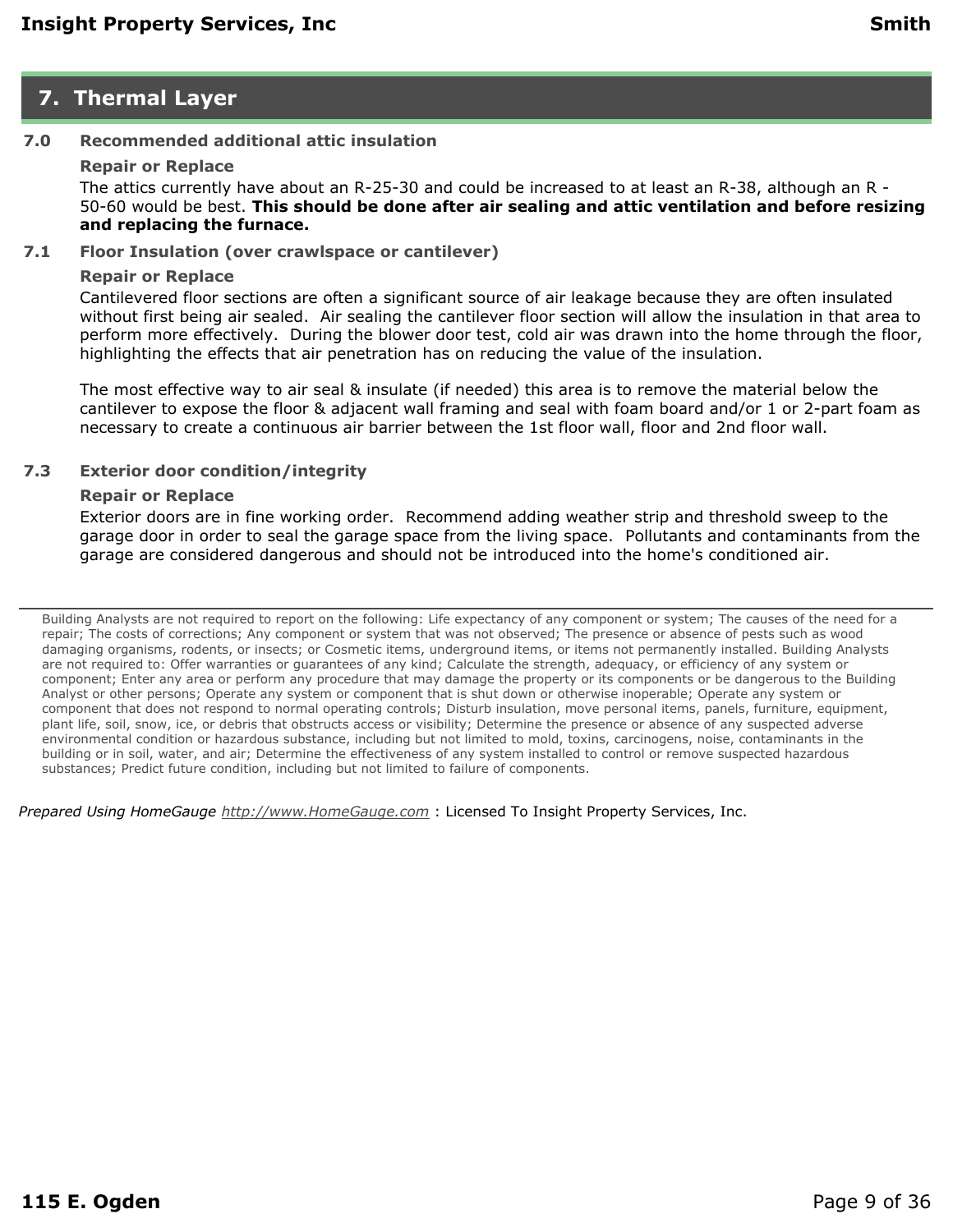### <span id="page-9-0"></span>**2(A) . Initial**

#### **Styles & Materials**

**CAZ Location (s):** Basement

**CAZ Depressirization Limit (BPI Table): -15** pascals

**Water Heater CO ppm at Steady State:**

**Outside Temperature: 70** degrees F

**Worst Case CAZ Depressurization: -7.2** pascals

**Heat System Temperature at Steady State:**

**Minimum Draft Pressure: -1** pascals

**Water Heater Temperature at Steady State:** \${G10} degrees F

**Heat System CO ppm at Steady State:**

#### **Items**

#### **2.5.A Worst Case Depressurization using the home's mechanical ventilation equipment**

#### Unsafe

Atmospherically vented water heaters, like the one here, are susceptible to exhaust spillage because they do not create a strong draft. A strong negative pressure (ie. air being sucked into the return ducts at the open filter slot) can draw air down the water heater flue causing its exhaust to spill into the home. We created a Worst Case Depressurization of **-5.8 Pa** by using the home's exhaust fans & air handler and closing certain doors. This should be within the limit of **-5 Pa,** but **the Worst Case Depressurization exceeded the allowable limit**. This means that natural draft appliances have a greater probability of spilling exhaust gasses into the home. A follow-up Combustion Safety Test should be completed after any air sealing work or changes to the mechanical or ventilation systems.

#### **2.6.A Water Heater Spillage Test**

#### Unsafe

(1) **Spillage Test Results:** A spillage test was conducted on the water heater. According to BPI Technical Standards, combustible appliances may spill fumes for up to 60 seconds on start up. **Your water heater vent spilled beyond 60 seconds and "Failed" the spillage test.** Under this Worst Case Scenario the spillage did stop at 1.5 minutes. Improving the design of the exhaust piping should alleviate this condition. (2) The water heater started to draft appropriately shortly after the one minute benchmark.

#### **2.18.A Chimney, Flue & Vent Piping (gas water heaters or heat systems)**

#### Unsafe

Increasing the vertical rise of the water heater exhaust line, at least 8", would help foster greater draft pressure. The vertical pipe can be increased in length as long as the horizontal section maintains a 1/4" per foot rise.

Also, the water heater should join the furnace exhaust with a 'Y' fitting nearer to the vertical section. The Y fosters better upward flow and decreases the chances of exhaust back drafting - only if the furnace & water heater connect at the branches of the Y and both flow toward the main exhaust riser.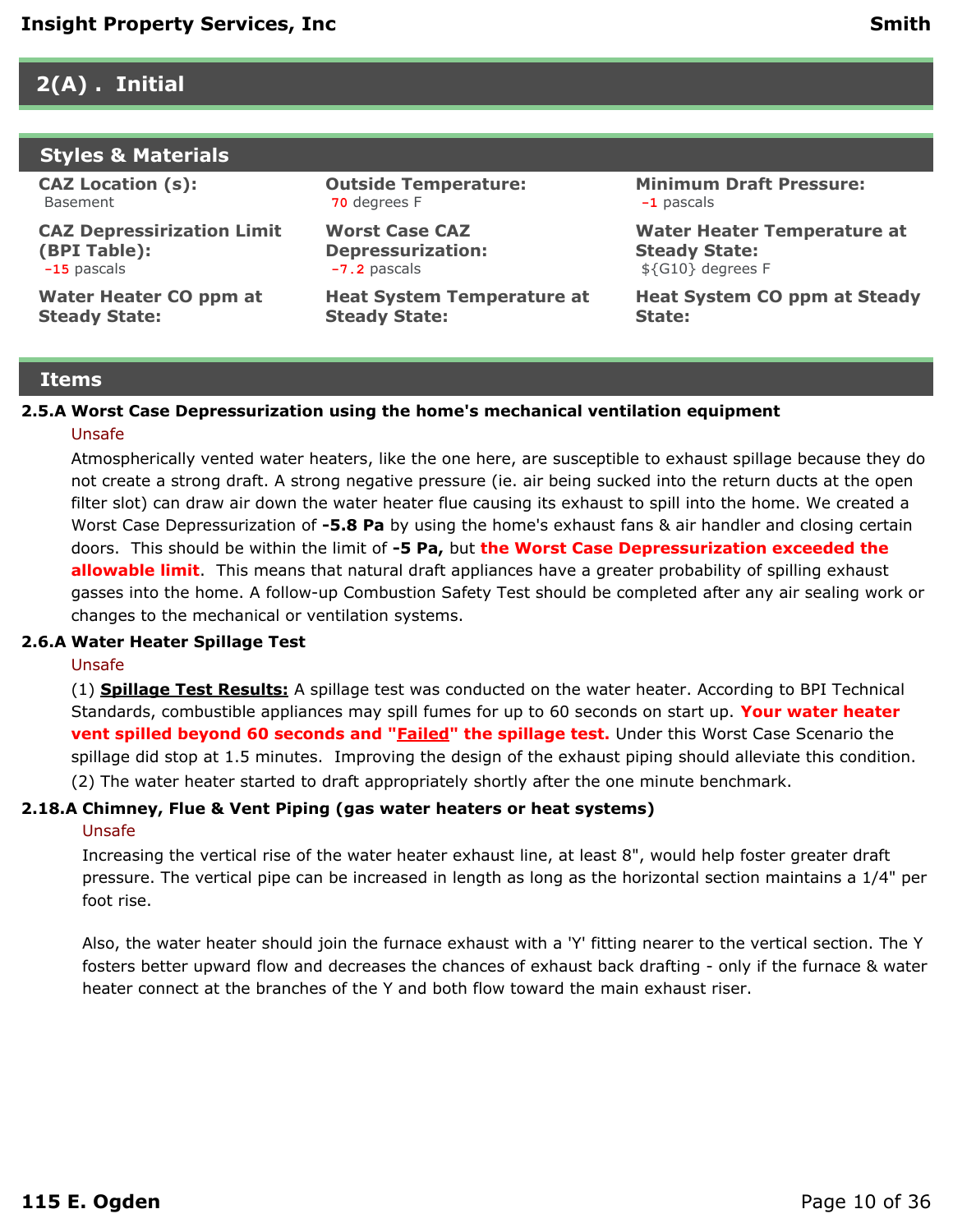



2.18.A Picture 2 Proposed Water Heater Vent

2.18.A Picture 1 Proposed Water Heater Vent

#### **2.20.A Smoke Detector**

#### Unsafe

The average service life of a smoke detector is 10 yrs. Be sure to replace batteries yearly and replace the units entirely after 10 years. Recommend one smoke detector per floor and one within 15 feet of the bed rooms.



2.20.A Picture 1 Install Detectors

#### **2.21.A CO Detector**

#### Unsafe

The average service life of a carbon monoxide detector is 2-3 yrs. Be sure to replace batteries yearly and replace the units entirely after 3 years. Recommend one CO detector near each CO source (water heater/ furnace, kitchen) and one within 15 feet of the bed rooms.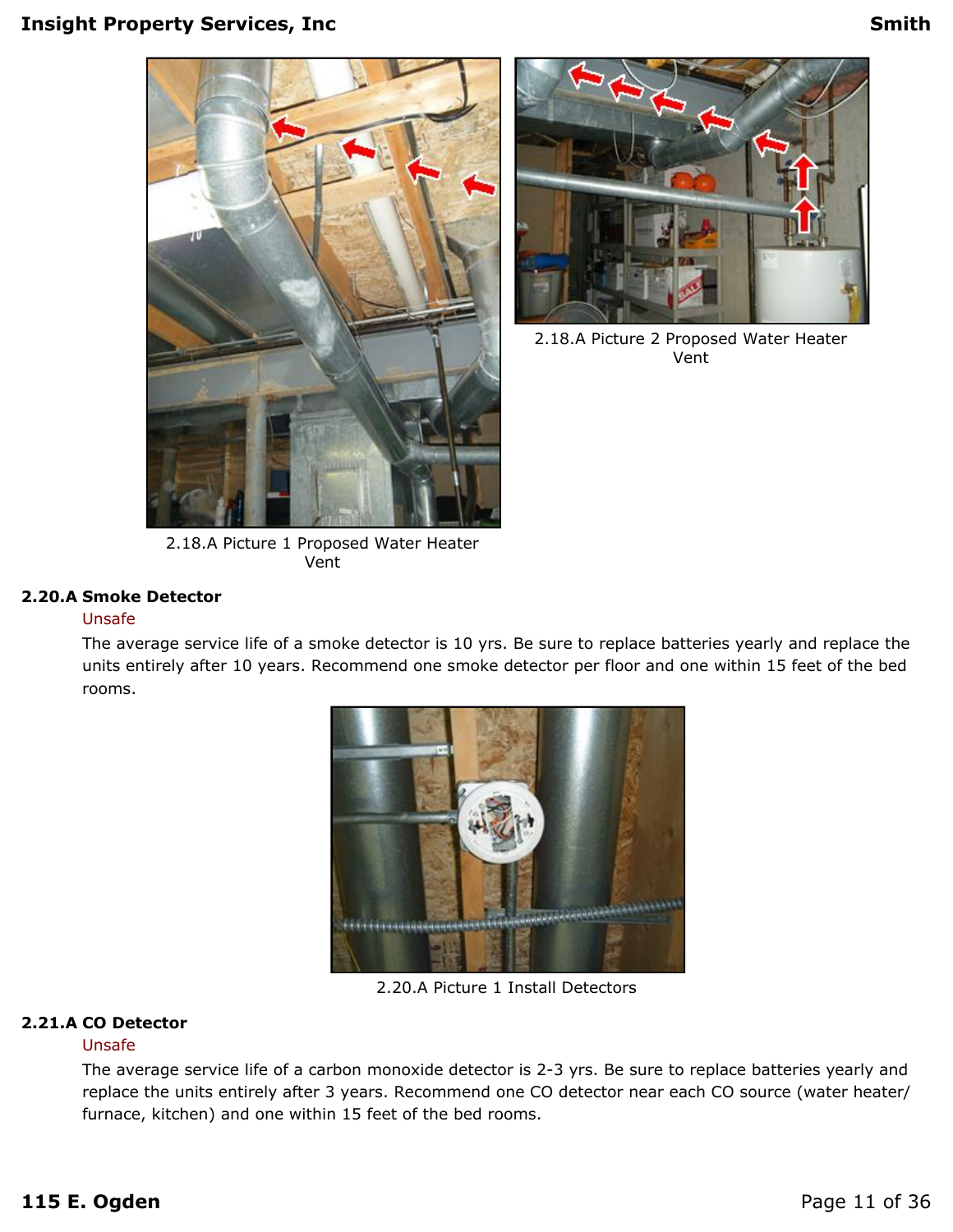### <span id="page-11-0"></span>**2(B) . Follow Up**

### **Styles & Materials**

| <b>CAZ Location (s):</b>                             | <b>Outside Temperature:</b>                           | <b>Minimum Draft Pressure:</b>                             |
|------------------------------------------------------|-------------------------------------------------------|------------------------------------------------------------|
| <b>CAZ Depressirization Limit</b><br>(BPI Table):    | <b>Worst Case CAZ</b><br><b>Depressurization:</b>     | <b>Water Heater Temperature at</b><br><b>Steady State:</b> |
| Water Heater CO ppm at<br><b>Steady State:</b>       | <b>Water Heater Draft Pressure</b><br><b>Reading:</b> | <b>Heat System Temperature at</b><br><b>Steady State:</b>  |
| <b>Heat System CO ppm at</b><br><b>Steady State:</b> | <b>Heat System Draft Pressure</b><br><b>Reading:</b>  | <b>Gas Oven Maximum CO ppm:</b>                            |
| <b>Gas Oven Max CO Time</b><br>(minutes):            | <b>Gas Oven CO ppm at Steady</b><br>State:            | <b>Gas Oven Temperature at Steady</b><br>State:            |
|                                                      |                                                       |                                                            |

#### **Items**

#### **2.0.B Baseline CO (outside main entrance of home)**

#### **2.1.B Measurement of CO (ppm) upon entering home**

#### **2.2.B Combustion appliance minimum required Draft Pressure**

This test is conducted indoors but is based on the outside temperature and determines a minimum draft test limit for the venting capability of the combustible appliances inside at the CAZ (Combustion Appliance Zone). The Minimum draft test limit used on this home at time of inspection is **\${B3} (Pa)**.

#### **2.3.B CAZ Depressurization limit**

The Depressurization Limit of your Combustion Appliance Zone (CAZ) is **\${B6} Pa**. This number is determined by the type or types of combustion appliances in your home and how they are currently vented. Using BPI Standards (Building Performance Institute), the number given (in units of air pressure called Pascal or Pa) is the maximum depressurization allowed in the combustion appliance zone under a worst case scenario. The Building Analyst, using the home's exhaust fans, air handler and doors, created a scenario that generated the most negative pressure possible near the gas appliances in order to determine if your appliances will continue to remove their toxic exhaust to the outdoor air, or if they will spill exhaust and CO back into your home.

#### **2.4.B CAZ Base Pressure (WRT outside)**

#### **2.5.B Worst Case Depressurization using the home's mechanical ventilation equipment**

- **2.6.B Water Heater Spillage Test**
- **2.7.B Water Heater Draft Test**

#### **2.8.B Water Heater CO at Steady State**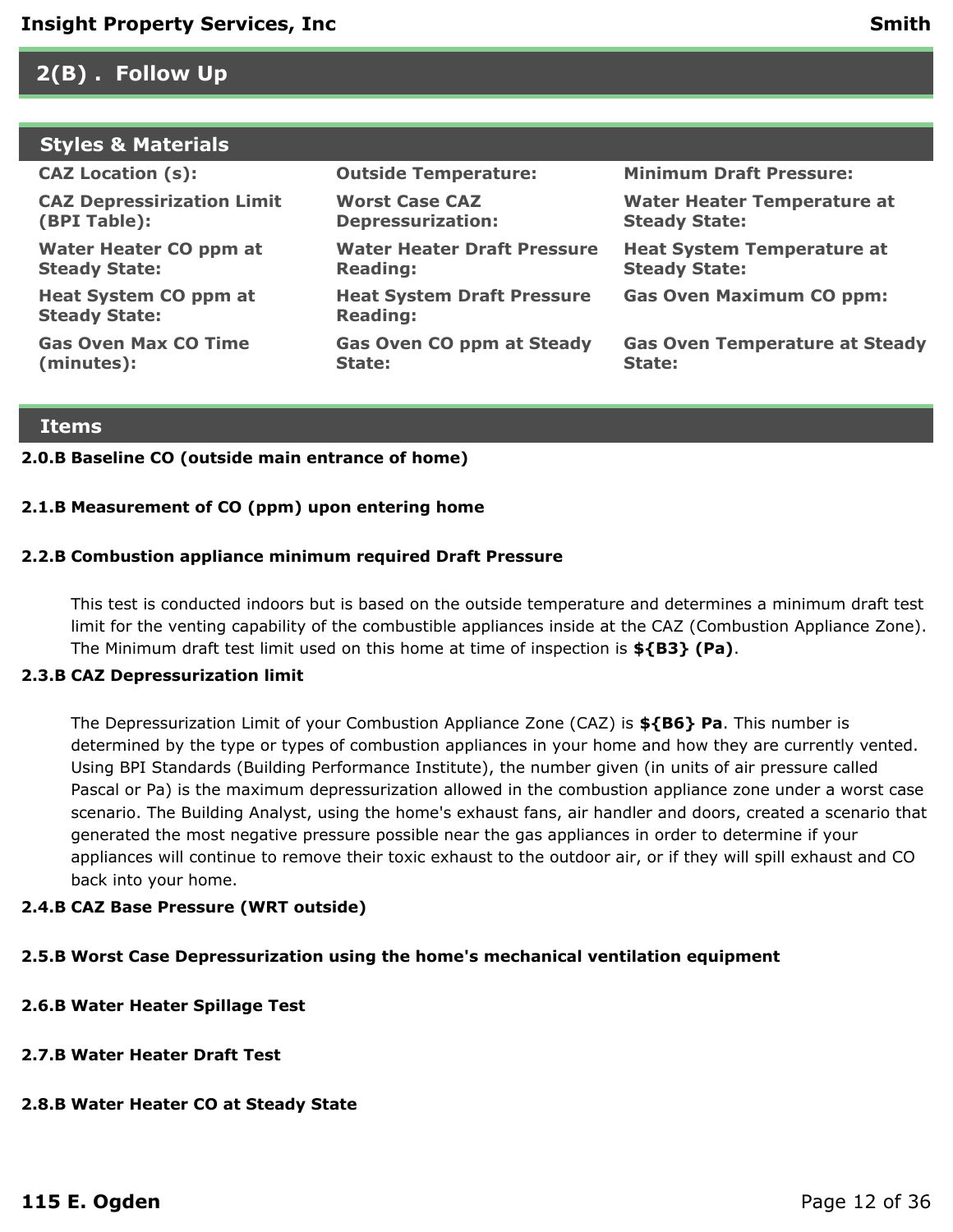- **2.9.B Heat System Spillage Test**
- **2.10.B Heat System Draft test**
- **2.11.B Heat System CO at Steady State**
- **2.12.B Combination Spillage Test**

#### **2.13.B Summary: Did this home pass the BPI Combustion Appliance Safety Test?**

#### **2.14.B Gas Oven Max CO (ppm at time interval)**

Your oven outputs high levels of CO upon startup and reaches a maximum of **\${G2} ppm** about **\${G3} minutes** into its warm up cycle. Recommend having the burners cleaned and adjusted by a qualified appliance repair technician and retested for CO output at startup. In the mean time, do not open the oven while it's warming up as this will prolong the period of high CO production as well as increase CO exposure levels.

#### **2.15.B Gas Oven CO test at Steady State (ppm)**

- **2.16.B Gas Meter/Pipe leaks (outside)**
- **2.17.B Gas Meter/Pipe leaks (inside)**
- **2.18.B Chimney, Flue & Vent Piping (gas water heaters or heat systems)**
- **2.19.B Duct Leakage Effecting CAZ Pressures (Filter Covers, Return/Supply Grills, Leaks, etc)**
- **2.20.B Identify any fire hazards and/or VOC pollutants in the CAZ**
- **2.21.B Change gas dryer vent pipe to metal (solid, flexible)**

### **2.22.B Smoke Detector**

The average service life of a smoke detector is 10 yrs. Be sure to replace batteries yearly and replace the units entirely after 10 years. Recommend one smoke detector per floor and one within 15 feet of the bed rooms.

### **2.23.B CO Detector**

The average service life of a carbon monoxide detector is 2-3 yrs. Be sure to replace batteries yearly and replace the units entirely after 3 years. Recommend one CO detector near each CO source (water heater/ furnace, kitchen) and one within 15 feet of the bed rooms.

### <span id="page-12-0"></span>**3. Heating / Cooling Performance**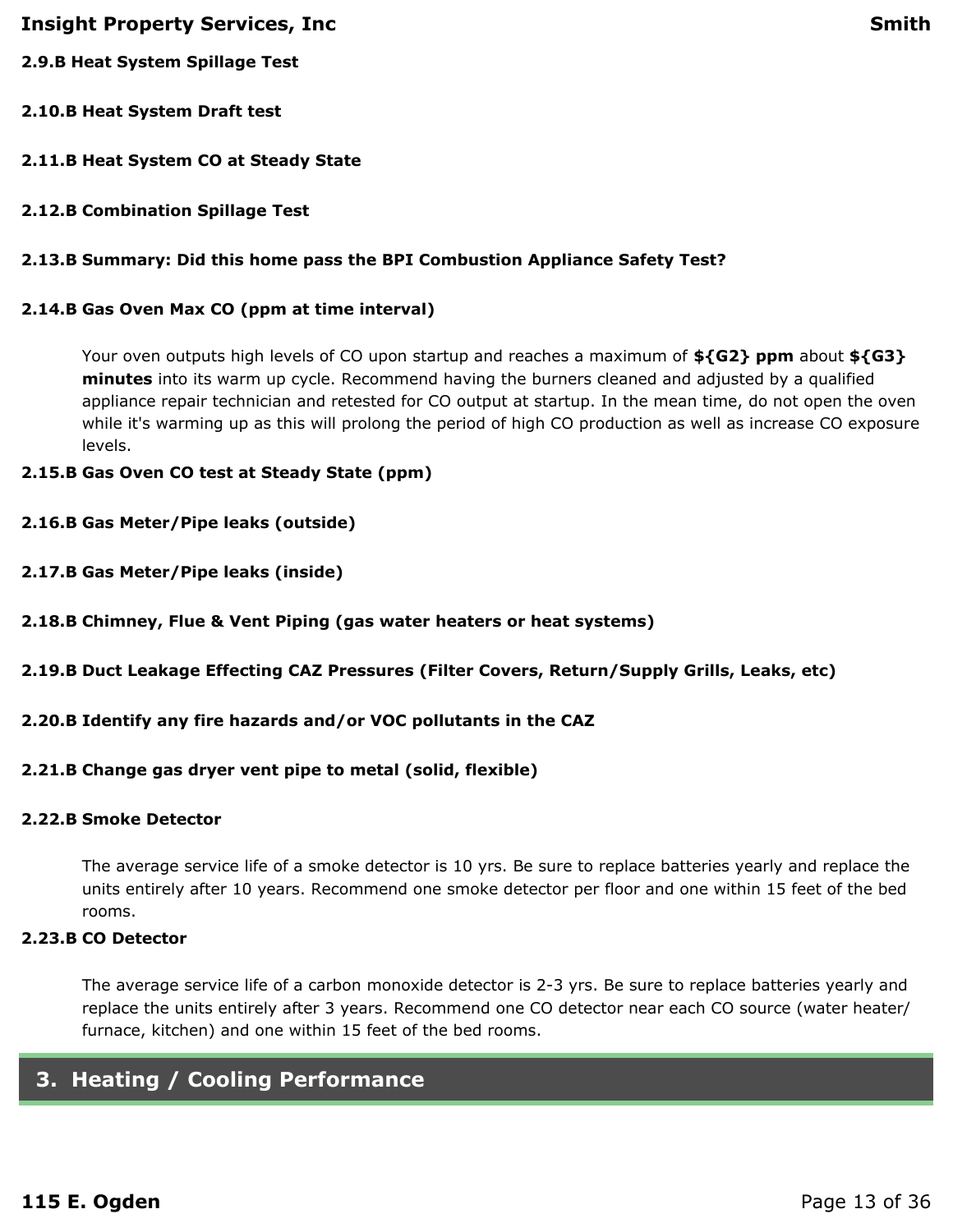### **Styles & Materials**

#### **Number of Heat Systems (excluding wood):** One

#### **Heating System Brand (Model & Age):** AMERICAN STANDARD Model #; Age(MFR Date) : AUH2B08DA9V3VAC ; mfr. 11/2010

**Heating System AGA Venting category:** Sealed Combustion (gets air from outside)

**Ductwork:** Non-insulated

**Water Heater Manufacturer (Model # & Age):** BRADFORD WHITE Model #; Age(MFR Date) : M1TW50S6FBN; mfr.

**Cooling Equipment Type:** Split system - forced air

**Number of Operable Fireplaces:** One

**Heating System Type(s):** Forced Air

**Heating System Efficiency (AFUE):** 90%-100%

**Filter Type:** Disposable

**Water Heater Location:** Basement

**Water Heater Capacity:** 50 Gallon (2-3 people) BTU : 40,000

**Cooling Equipment Energy Source:** Electricity

**Types of Fireplaces:** Vented gas logs Insert

**Heating System Energy Source(s):** Natural gas

**Heating System Capacity (Btu):** BTUs : Input 80,000 Btu; Output: 72,000 Btu

**Filter Size:** 16x25

**Water Heater Power Source:** Gas (quick recovery)

**Water Heater AGA Venting category:**

Open Combustion (gets air from the CAZ)

**Central Air Manufacturer:** CARRIER Model # : 38CKB042300; mfr. 1996

#### **Items**

#### **3.0 Heating Performance**

#### Repair or Replace

The furnace is 16 years old and is 80% efficient. Considering the relative tightness of the home, upgrading the furnace is the next best opportunity for decreasing the home's gas bill. It is recommended this unit be upgraded to a sealed combustion, 96% efficient or greater unit with an integrated HRV for continuous, balanced fresh air ventilation. A qualified HVAC contractor should perform Manuals J & S calculations to determine the heating & cooling load of the home and proper size of the furnace & AC **after air sealing and insulating have been completed.**

**Update: The furnace has been replaced with a new sealed combustion unit. This replacement resolves**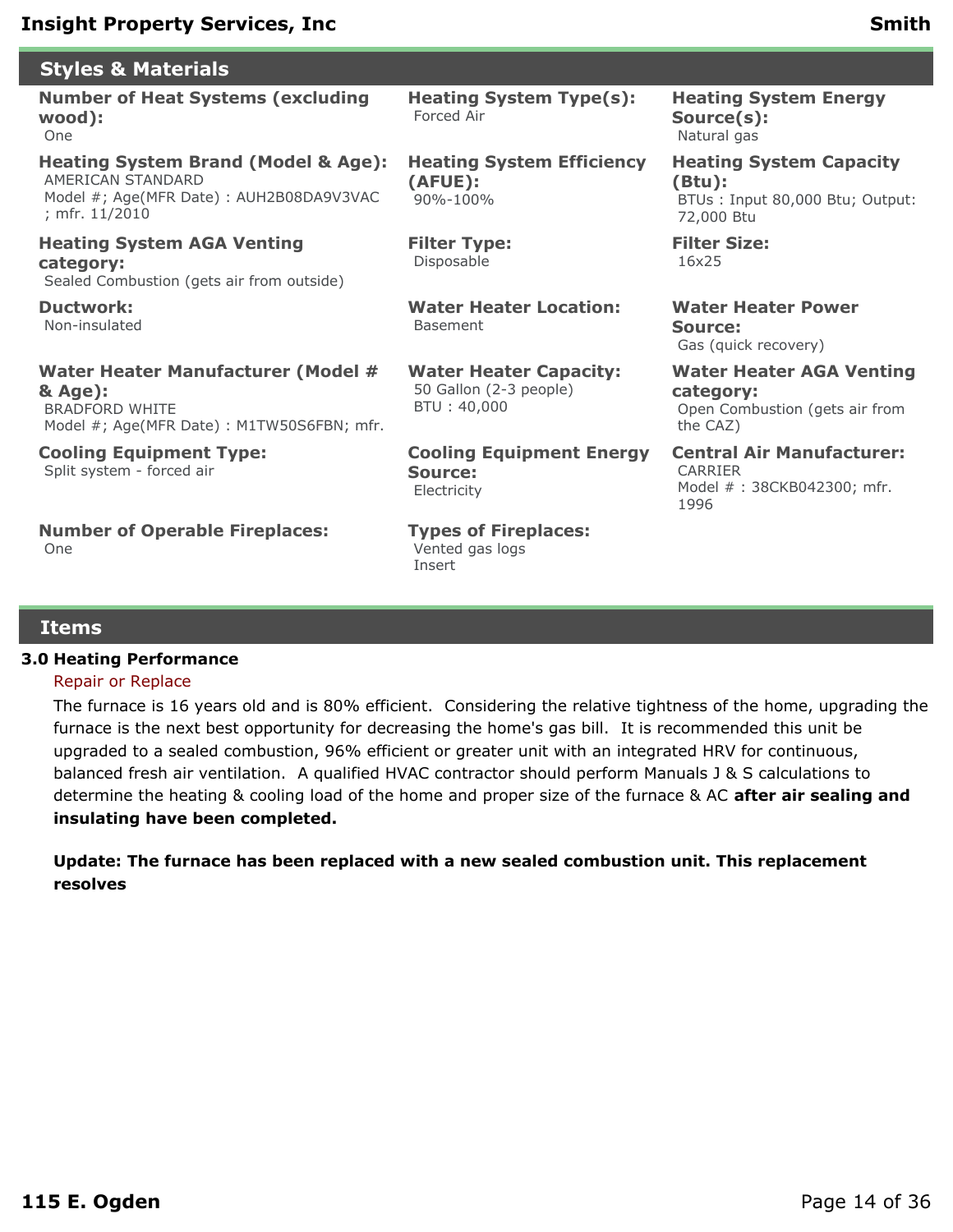

3.0 Picture 1 Furnace

### **3.1 Cooling Performance**

#### Repair or Replace

The air conditioner is at least 15 years old, of an estimated life span of 20 yrs. The unit would benefit from regular cleaning and service. Consider upgrading the air conditioner along with the furnace to see reduced utility bills.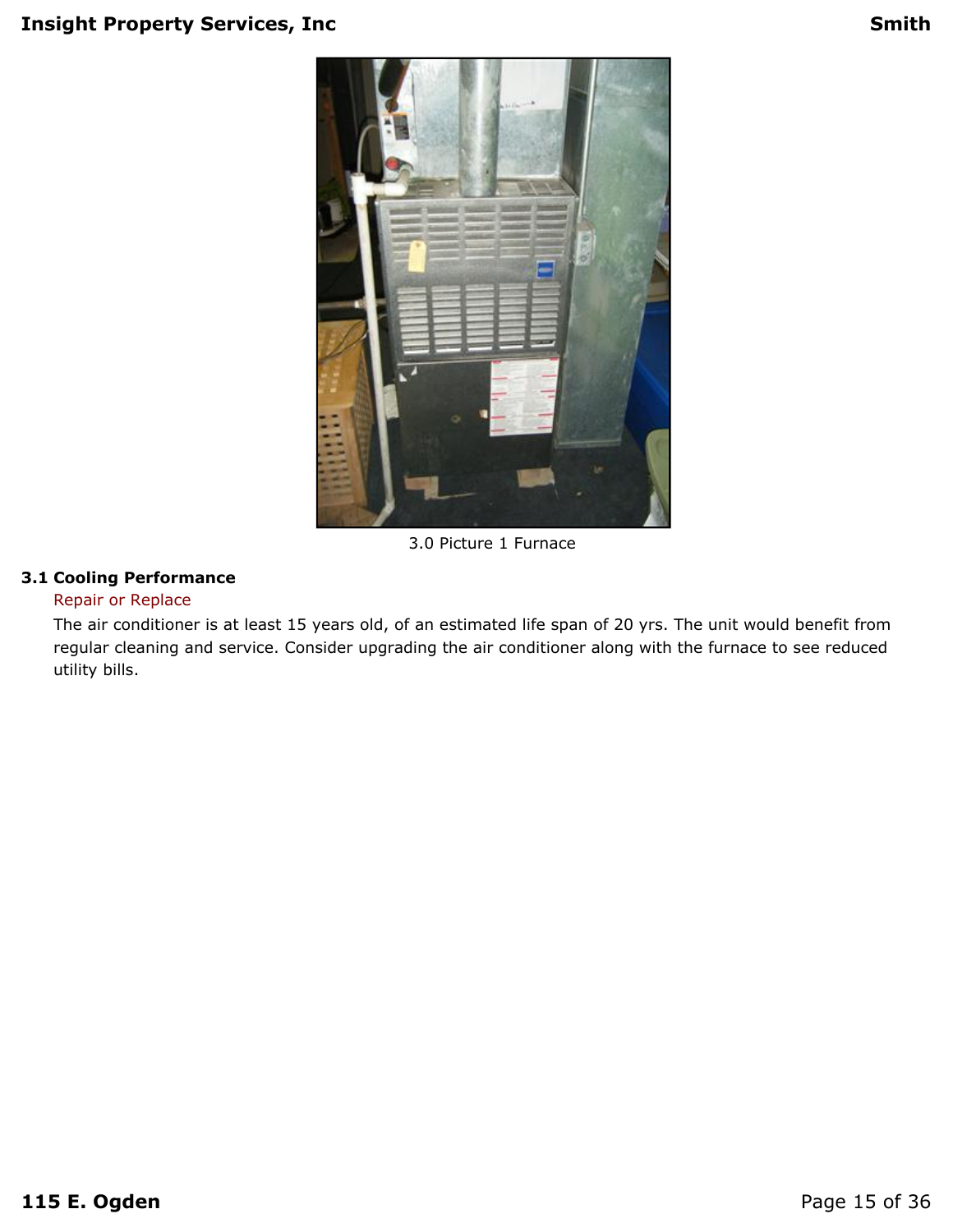

3.1 Picture 1 Air Conditioner

#### **3.2 Water Heater Performance**

#### Repair or Replace

The existing water heater is 15 years old and is beyond the typical life span of 12-15 years. Expect to replace this unit within the next few years. Recommend the unit be upgraded to a power vented or sealed combustion unit. These are more energy efficient and they eliminate combustion safety risks due to exhaust spillage.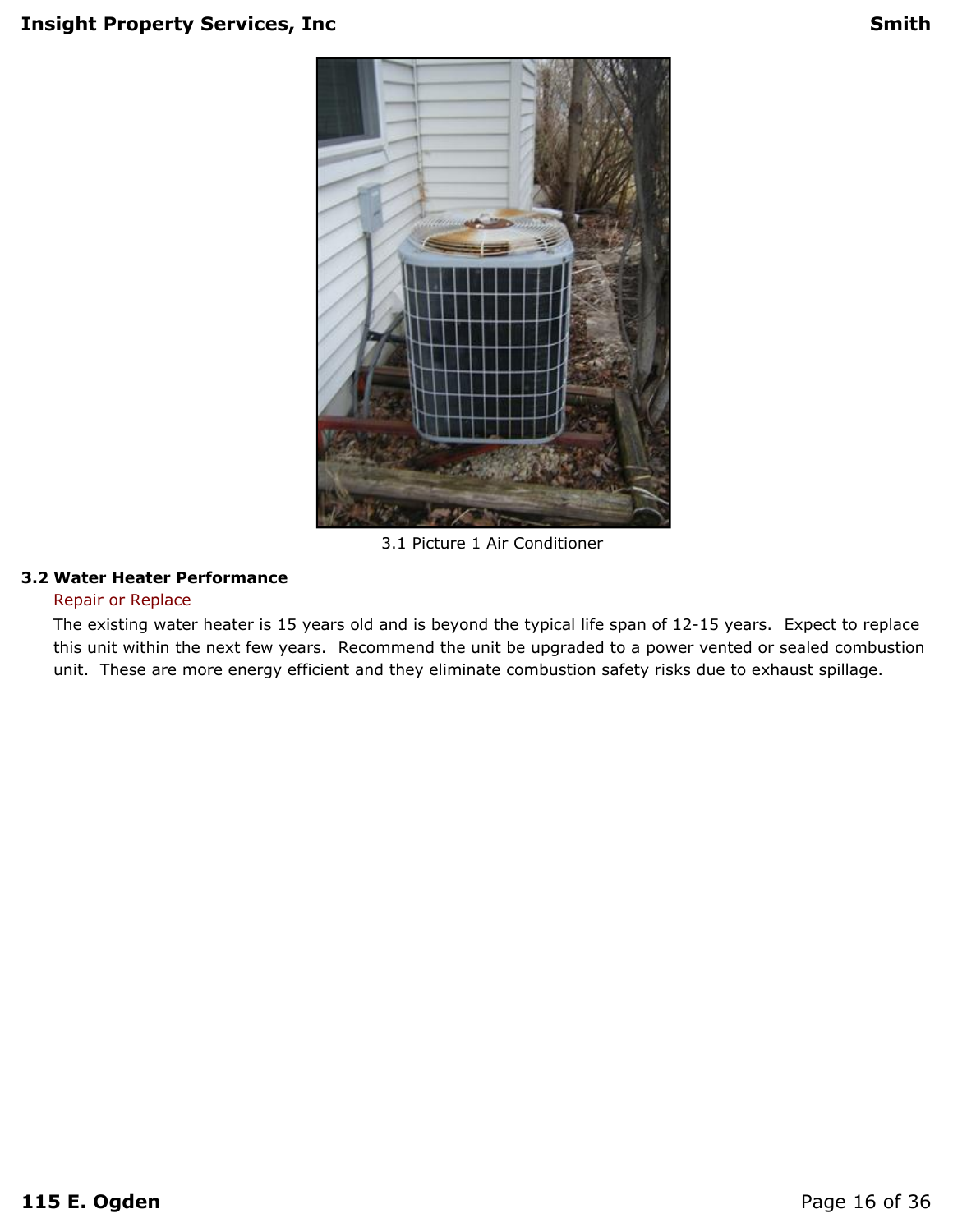



3.2 Picture 2 Exhaust Spillage

## **4(A) . Initial**

### **Styles & Materials**

**Condtioned Space Volume (ft3): 27,121** Cubic Feet

**Conditioned Space Floor Area (ft2): 2,740** Square Feet

#### **Blower Door Diagnostics:** Measurement at CFM50= **1,535** Air Changes per hour ACH50= **3.4** LBL "N"-Factor= **15**

Natural Air Changes per hour= **0.23** CFMn Hours per Air Change = **4.41** hours

#### **Attic Ventilation:**

Gable vents Soffit Vents Ridge vents

#### **MVR Minimum Ventilation Requirement ASHRAE 62- 1989:**

**Range Hood Exhaust:** Exhausts To Outside

#### **MVR Minimum Ventilation Requirement ASHRAE 62.2- 2007:** Option 1: CFM Fan Flow using MVG **27** CFM

#### **Total Mechanical Exhaust Capacity CFM:**

Mechanical Exhaust Capacity = **103** cfm Extra Info : 3 bath fans, 1 hood vent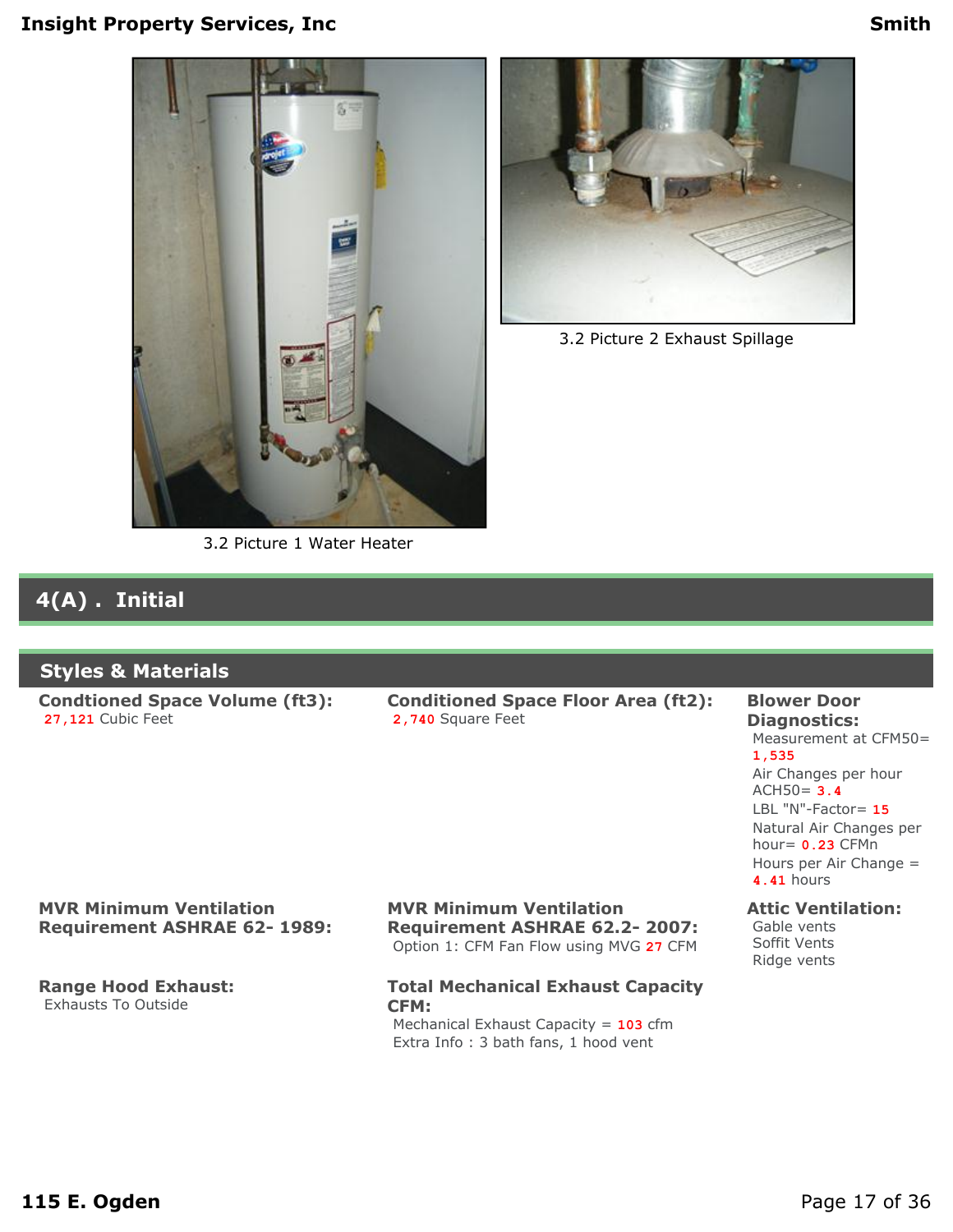#### **Items**

### **4.6.A Exhaust Fans (bathroom, dryer, etc.) and venting**

### Action Recommended

(1) The dryer vent piping is damaged, is kinked, is too long and can trap lint at sags, and also has a long vertical section with 90 degree turns which can trap lint at the elbows. Vent pipes should be cleaned regularly if they are longer than normal (10 feet or more) or vented vertically, and should use the most direct route to the exterior. Replace and re-route the exhaust line with flexible or solid **metal** pipe.



4.6.A Picture 1 Dryer Vent (Part 1) 4.6.A Picture 2 Dryer Vent (Part 2)







4.6.A Picture 3 Dryer Vent (Part 3) 4.6.A Picture 4 Dryer Vent Damaged

(2) The bath fan flow for the Master bath is 41cfm & the 2nd floor bathroom is 32cfm. Considering these bathrooms are used for showering and generate significant moisture, recommend both units be upgraded to a high-quality, quiet (<1.5 sones), 80+cfm exhaust fan.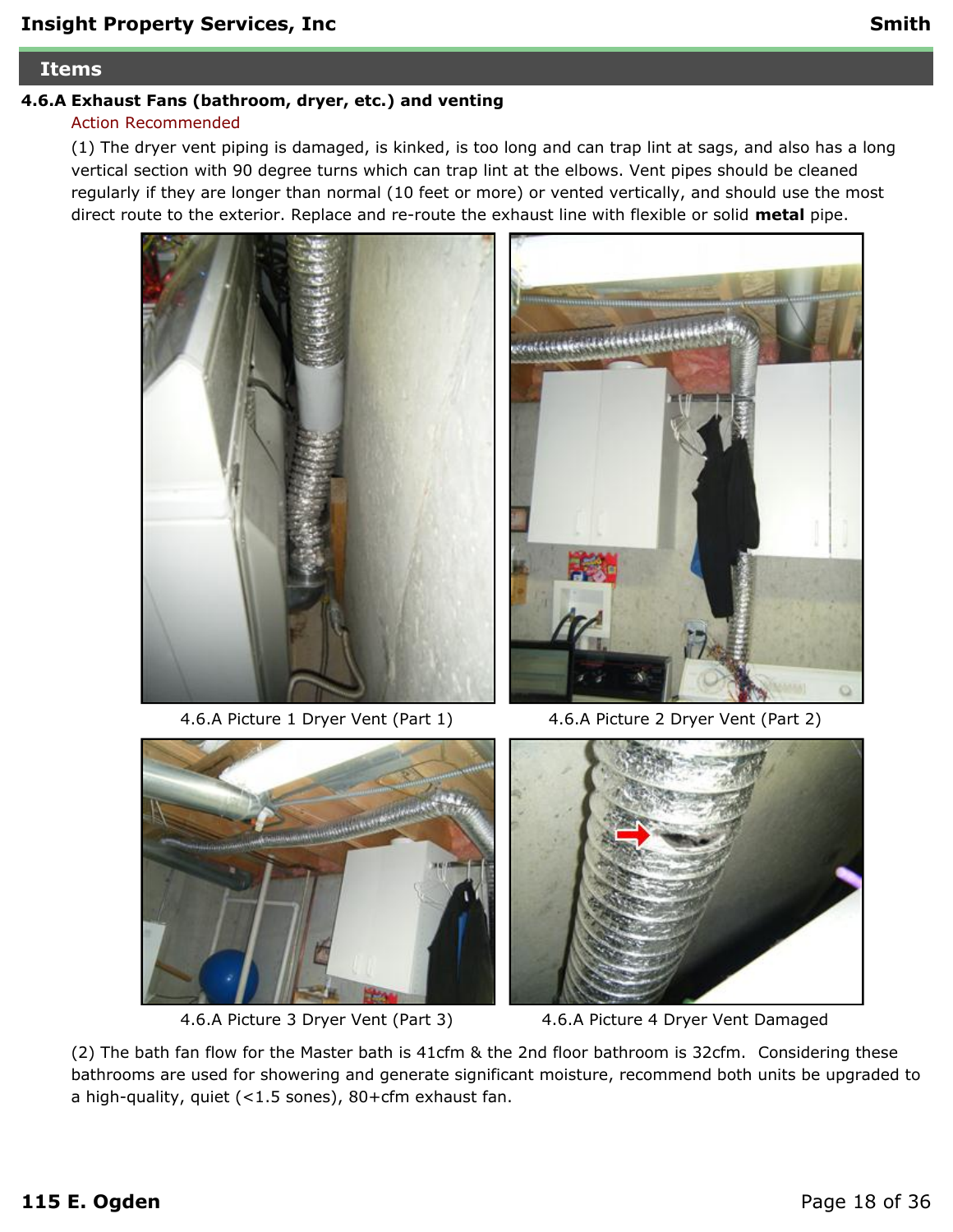Both 2nd floor fans are currently run into the soffit where the in-flowing air currents carry moisture back into the attic. The new fans should be exhausted to the outdoors by way of insulated ducting through roof or wall mounted, dampered vents.



4.6.A Picture 5

### <span id="page-18-0"></span>**4(B) . Follow UP 110909**

| <b>Styles &amp; Materials</b>                                        |                                                                        |                                           |
|----------------------------------------------------------------------|------------------------------------------------------------------------|-------------------------------------------|
| <b>Condtioned Space Volume (ft3):</b>                                | <b>Conditioned Space Floor Area (ft2):</b>                             | <b>Blower Door</b><br><b>Diagnostics:</b> |
| <b>MVR Minimum Ventilation</b><br><b>Requirement ASHRAE 62-1989:</b> | <b>MVR Minimum Ventilation</b><br><b>Requirement ASHRAE 62.2-2007:</b> | <b>Attic</b><br><b>Ventilation:</b>       |
| <b>Range Hood Exhaust:</b>                                           | <b>Total Mechanical Exhaust Capacity</b><br><b>CFM:</b>                |                                           |

#### **Items**

#### **4.0.B Rough outline of Air/Thermal boundary**

The "Thermal Boundary" of your home is what separates the conditioned air inside from the outside air, attic or crawlspace. Typically the thermal boundary is made up of an air control layer (like gypsum board) and a thermal control layer (insulation). A thermal boundary has 6 sides (top, bottom, front, back and two sides). Anywhere along the thermal boundary that is not aligned properly (meaning air control layer or thermal control layer, missing or not in tact) energy loss can occur. Energy loss (money) can be heating or cooling and can be significant as breaks in the thermal boundary can allow air leaks through house pressures and heat flow through conduction. It is important to preserve the thermal boundary and air seal and insulate when remodeling.

#### **4.1.B Home Air Leakage measurement (CFM@50)**

The blower door measured **\${G9} CFM50** of air being pulled in through air leaks in your home's Building Envelope. This air is coming in through gaps, cracks, cavities in and around the components that make up the home's Building Envelope (which is typical of all homes that have not been air sealed). A conversion calculation was done to estimate your home's "Natural" Air Changes per Hour of **\${G11} ACHn**. The entire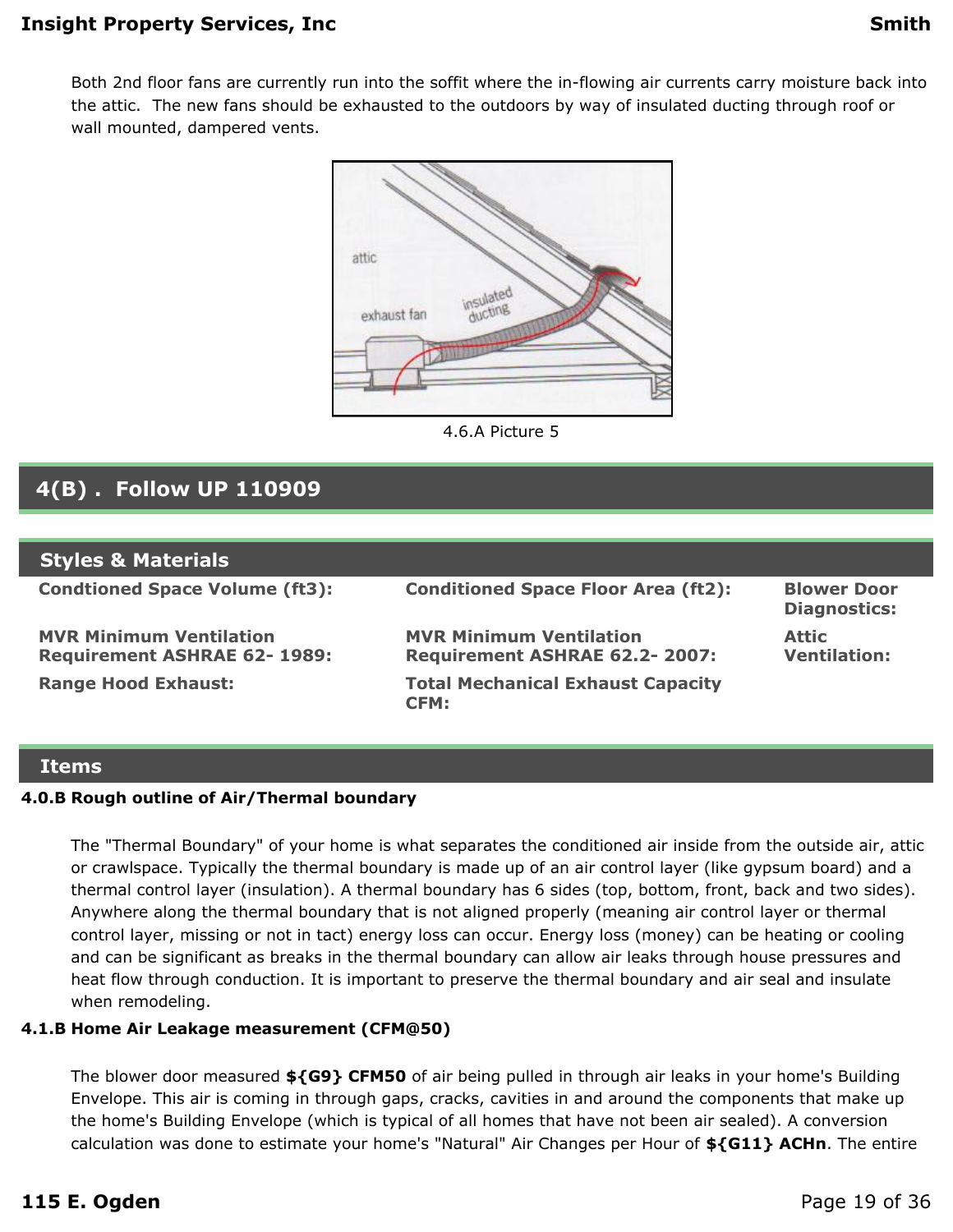volume of air in you home is exchanged approximately once every **\${G12} hour(s)**. The goal is 1 air change every 3 hours or .35 ACHn.

#### **4.2.B Minimum Ventilation Requirement (MVR) - Safety Concerns**

#### **MVR for this building = \${C22} cfm of continuous air flow**

**The Minimum Ventilation Requirement (MVR)** is a number of cubic feet per minute (cfm) of air the building needs to be safe and habitable for the occupants. It is derived from a formula based on several factors such as the volume of the home; number of occupants, geographic area, exposure to wind etc. and the larger cfm number is used as the MVR. A home can be sealed as tight as possible as long as you have continuous mechanical ventilation of at least the minimum CFM as described above.

The home has \${C13} cfm of exhaust capacity among all the bath fans. However, running these fans for ventilation will contribute to exhaust spillage at the water heater.

#### **4.3.B Air Sealing and Mechanical Ventilation**

#### **4.4.B Room Pressure Test (leaks to outside) during Blower Door test**

#### **4.5.B Room Pressure test with Air handler**

#### **4.6.B Exhaust Fans (bathroom, dryer, etc.) and venting**

There is no exhaust fan in the bathroom. It is recommended that every bathroom have a high-quality, quiet (<1.5 sones), 80+cfm exhaust fan installed. These fans should be exhausted to the outdoors by way of insulated ducting through a roof mounted, dampered vent.



4.6.B Picture 1

### **4.7.B Exhaust hood for gas cooktops/stove and vented to the outside**

**4.8.B Vermiculite Found in Attic**

### **4.9.B Modify Attic Ventilation**

#### **4.10.B Pests In Attic**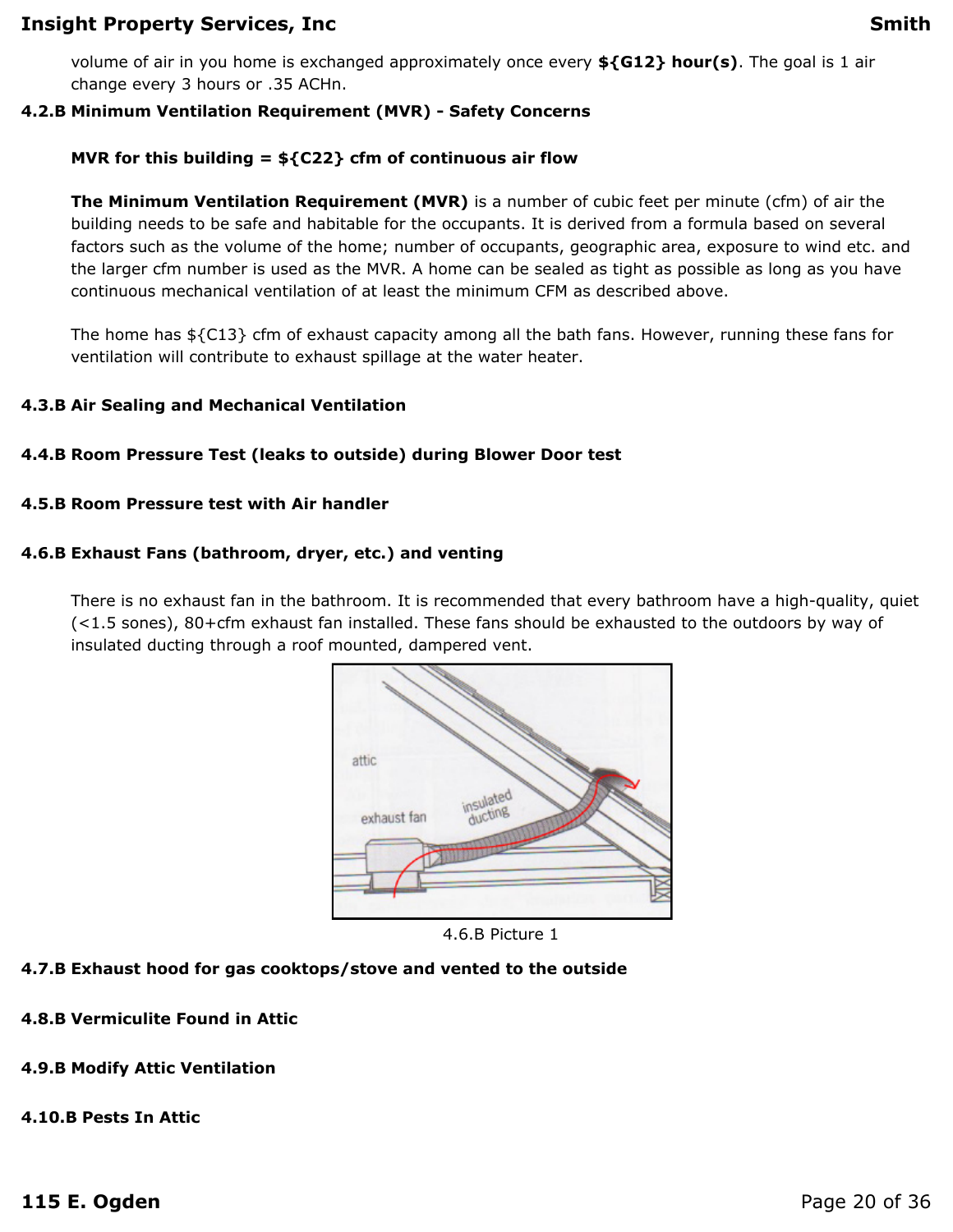### <span id="page-20-0"></span>**5. Exterior Moisture Management**

#### **Styles & Materials**

**Viewed roof covering from:** Ground

**Chimney (exterior):** Vinyl siding

**Foundation:** Poured concrete

#### **Items**

#### **5.0 Roof Covering and Penetrations**

#### Repair or Replace

The roof ridge vents appear to be in poor condition and should be replaced. The mesh material that is supposed to allow ventilation while protecting the attic space from pests and the elements is missing or damaged in most places. Water damage in the living room is likely the result of accumulated snow blown into the exposed ridge which then melted onto the attic floor (living room ceiling) below. The damaged area was inspected within the attic for moisture, but no moisture was present at the time of inspection.

**Roof Covering:** Architectural

**Siding Style:**

Lap









**Roof Covering Color:**

**Siding Material:**

Dark

Vinyl

#### **5.1 Flashings, Gutters and Drainage**

#### Repair or Replace

(1) The gutters are in fair condition and seem to be managing rain water as effectively as can be expected. Additional downspouts are highly recommended to alleviate the load in certain areas. A large amount of the water shed off the second floor runs to the lower front garage roof where it is routed all the way to the east end before being able to drain. Similarly, the water from the second story on the north end is overspilling the gutter when diverted to the first story roof.

Redirecting the downspout on the southeast corner of the second story roof from the garage to the ground would help distribute the amount of water on the east side of the second story or more evenly.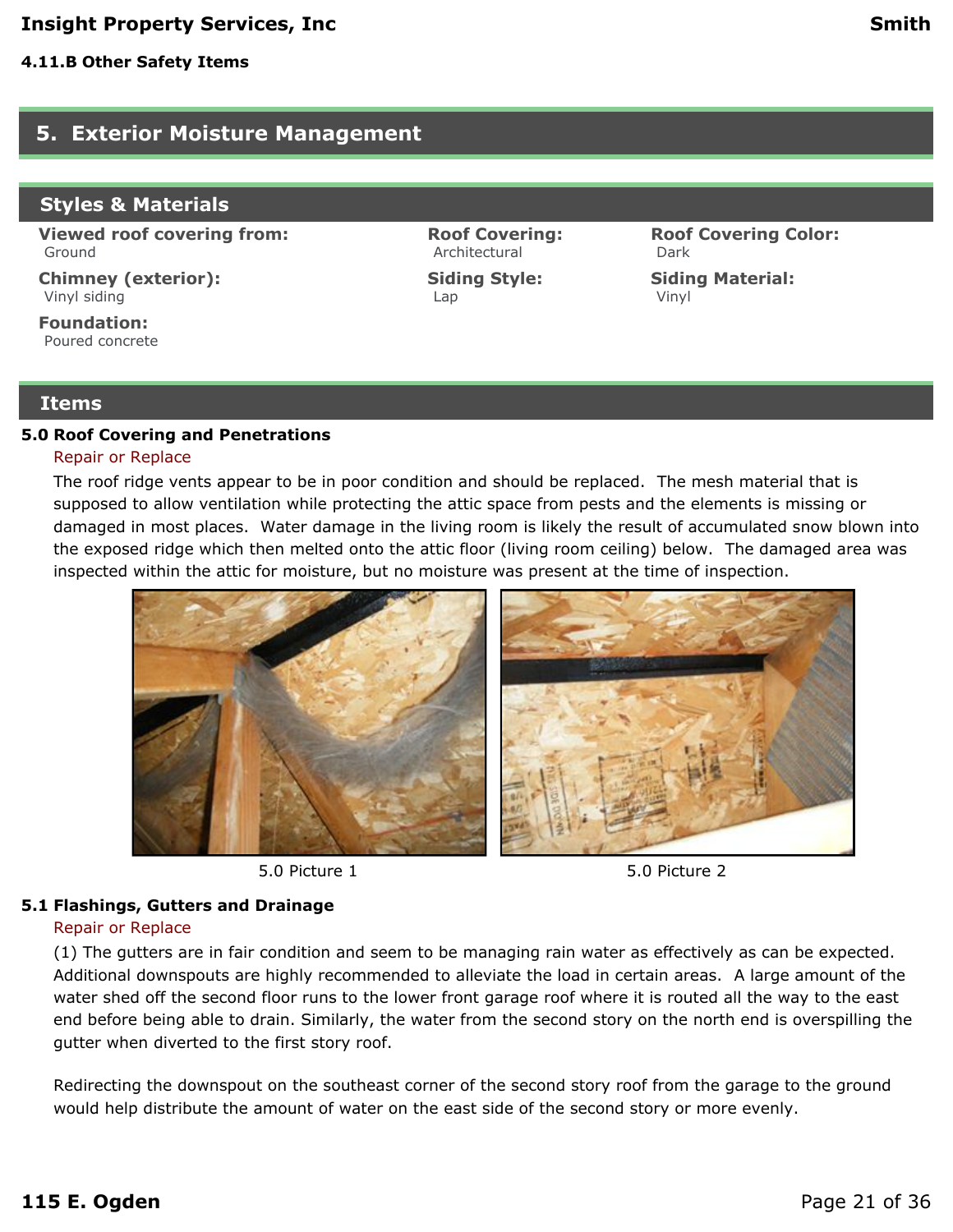Similarly, on the west side of the second story roof, the existing downspout should be directed to a drain line that runs under the entry sidewalk to a pop-up away from the home.

Lastly, the downspout on north end of the second story should divert water directly to the ground rather than dumping its water onto the living room roof and relying on that gutter to carry the extra load.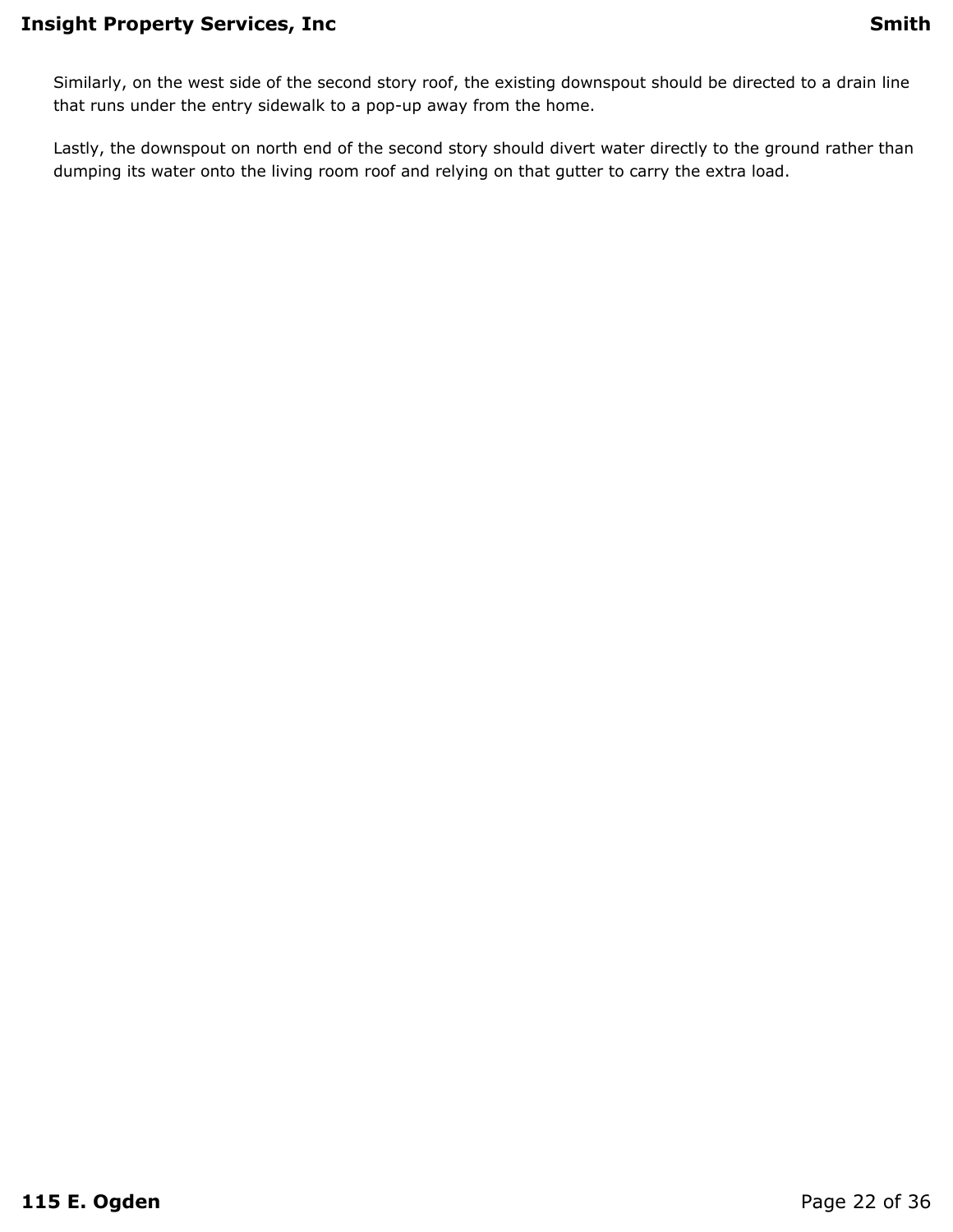## **Insight Property Services, Inc. And the Smith Smith Smith**









5.1 Picture 3 Water Stain from Gutter Spillage



5.1 Picture 4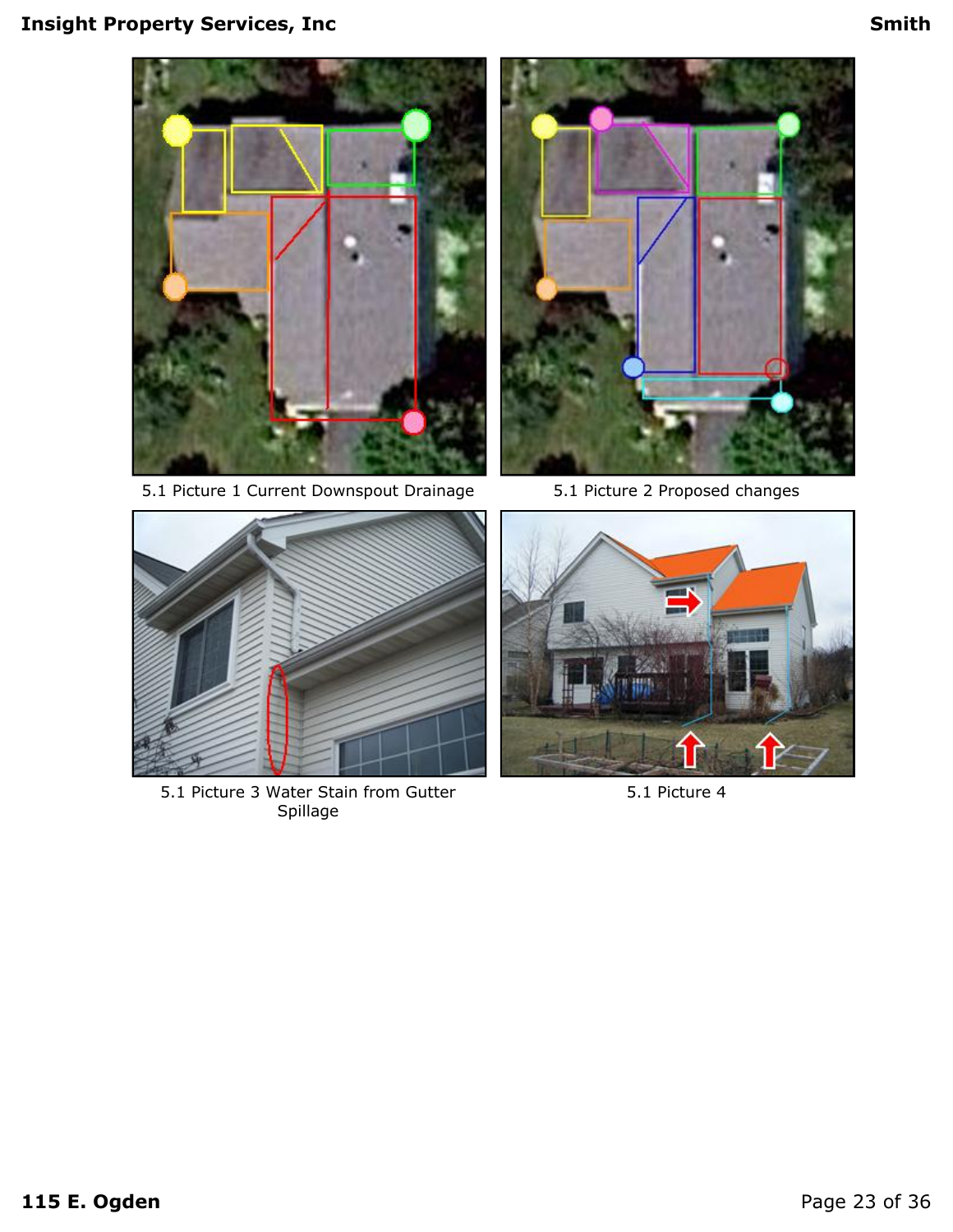

5.1 Picture 5 5.1 Picture 6

(2) Valley roof sections not only carry a large amount of water, but that water is funneled down to a point. As shown in the diagram, the eave of the valley concentrates all the water from an entire corner of roof section to a single point. That point where roof sections are joined becomes a critically important area of water management.



5.1 Picture 7 Valley Water Concentration

#### **5.2 Grading not directing water away from structure**

#### Repair or Replace

There is a negative slope at the front, rear and sides of home and can cause or contribute to water intrusion or deterioration. I recommend correcting landscape to drain water away from home.

Recommend a qualified individual repairs the slope of the grade, so that all water flows away from the homes foundation to prevent any flooding, or damage to the home.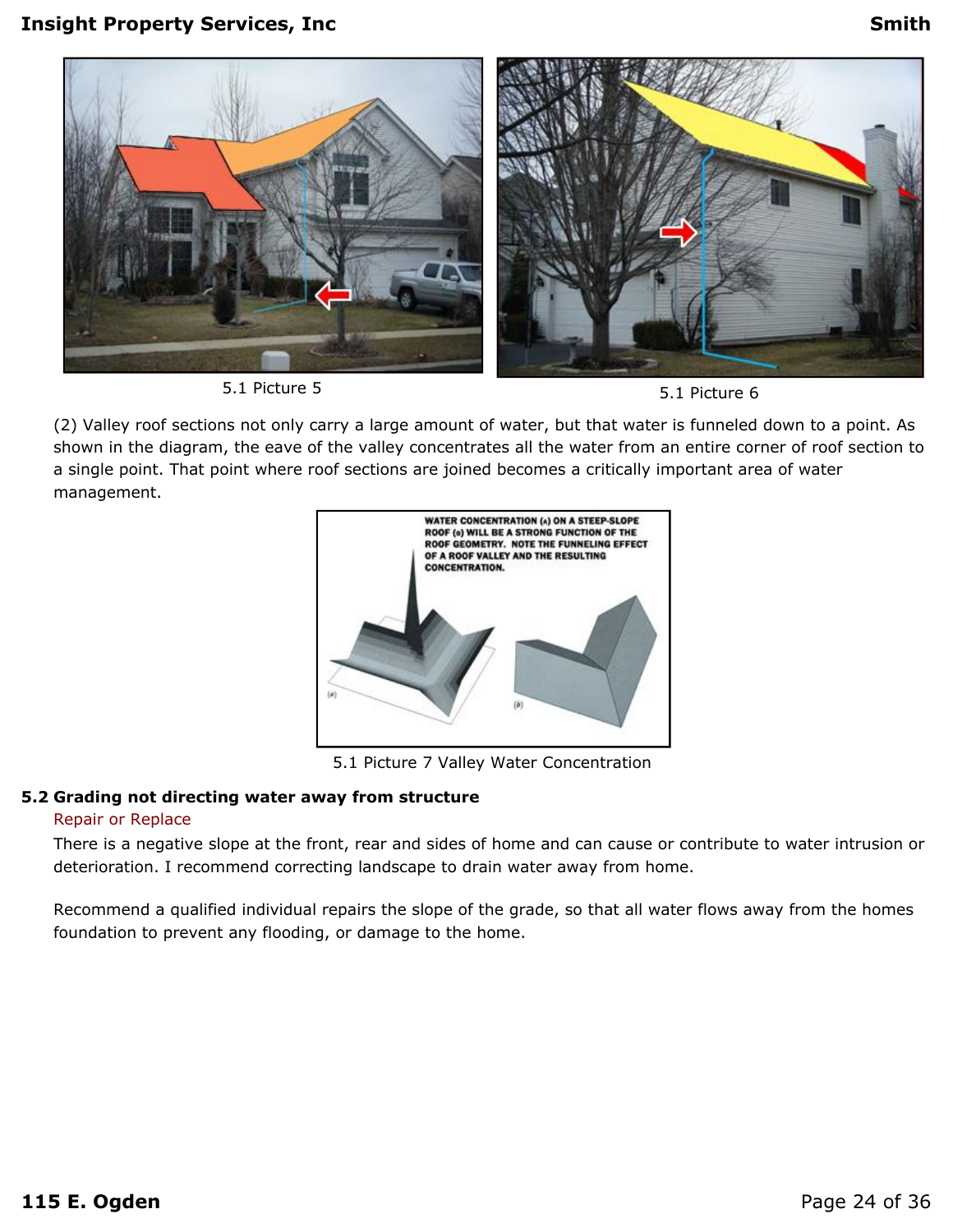



5.2 Picture 2 NW Corner Not Directing Water Away

5.2 Picture 1 Recommended Grading

### **5.3 Foundation/Slab showing evidence of ground water intrusion**

#### Repair or Replace

(1) Visible signs of water intrusion in the basement are present from water stains on the wall at the baseboard. Water intrusion if not corrected can lead to other problems including mold and cause excessive moisture to floor system that can lead to deterioration and increased repair cost. It is recommend to monitor closely and repair as needed. It is not clear whether or not water damage has been addressed or is still occurring in the northwest corner.



5.3 Picture 1 Water Damage (NW Corner)

(2) The structural cracks in the foundation wall at the front of both sides of the home have been previously addressed. The previous repair made to the wall appears adequate. No repairs to the foundation walls are needed or foreseen at this time. The main concern, however, is to prevent further damage by eliminating the source of the water intrusion. It is recommend that you monitor periodically for further damage. Typical cracks may need periodical sealing.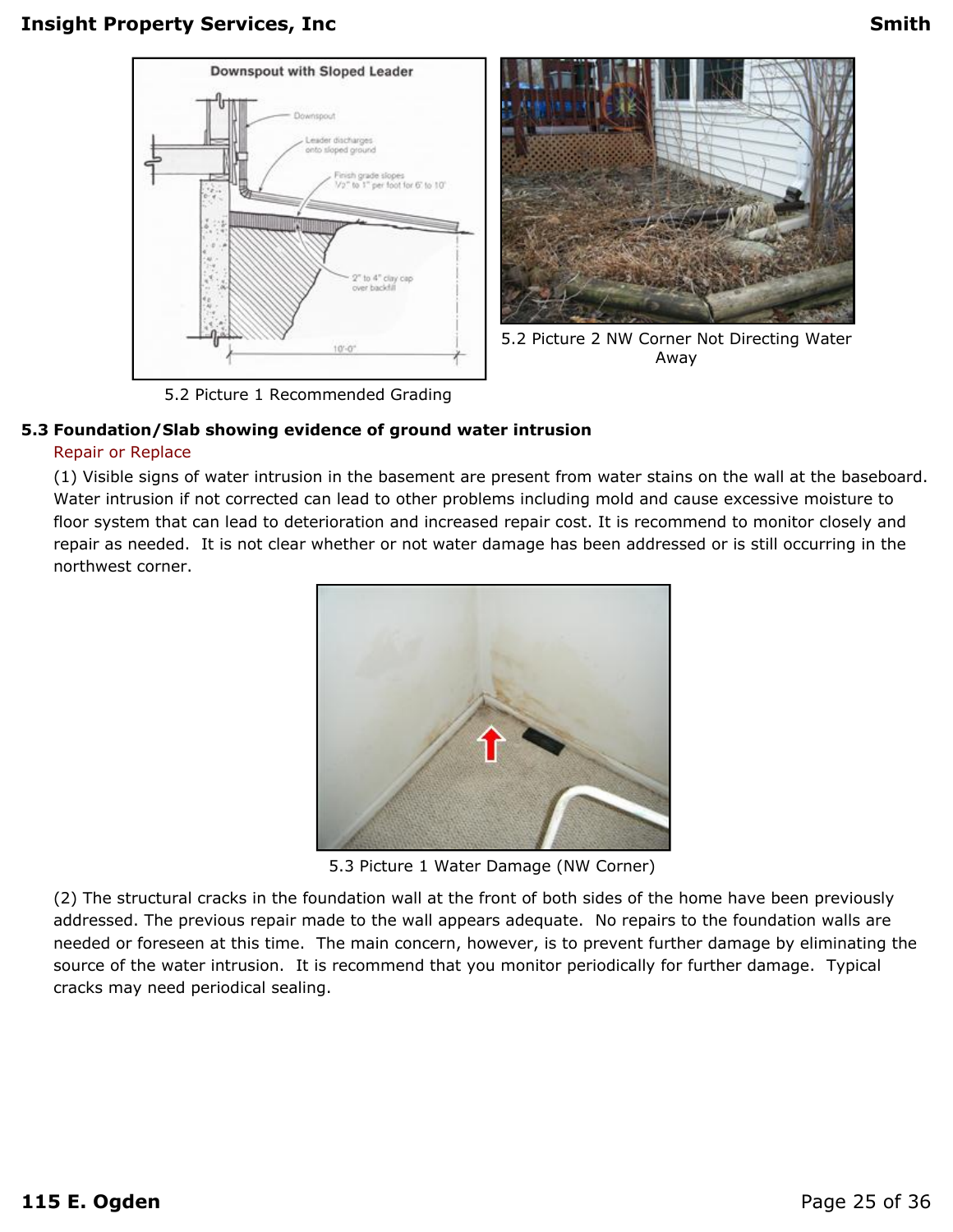



5.3 Picture 2 Sealed Cracks 5.3 Picture 3 Water Intrusion

### <span id="page-25-0"></span>**6. Air Control Layers**

### **Styles & Materials**

**Ceiling Materials:** Drywall

**Wall Material:** Drywall

**Floor Material:** Concrete Slab (Lower Level)

#### **Items**

#### **6.0 Recessed lights (regarding safely insulating, air sealing or replacing with IC Rated)** Repair or Replace

An airtight box, made of either drywall, duct board or foam board, seals air leaks around a heat-producing recessed light fixture. The box should be large enough to leave a 4" space on all sides to allow heat from the fixture to dissipate.





6.0 Picture 1 Air Sealed Can Light 6.0 Picture 2 Dirty Insulation around Can Light

#### **6.1 Air seal the attic top plates, electrical and plumbing penetrations**

#### Repair or Replace

As the framing in a home dries over the years, the top plates of both interior and exterior walls allow large amounts of air to leak from the wall cavity and up into the attic. Recommend that these areas be sealed with a 2-part foam spray.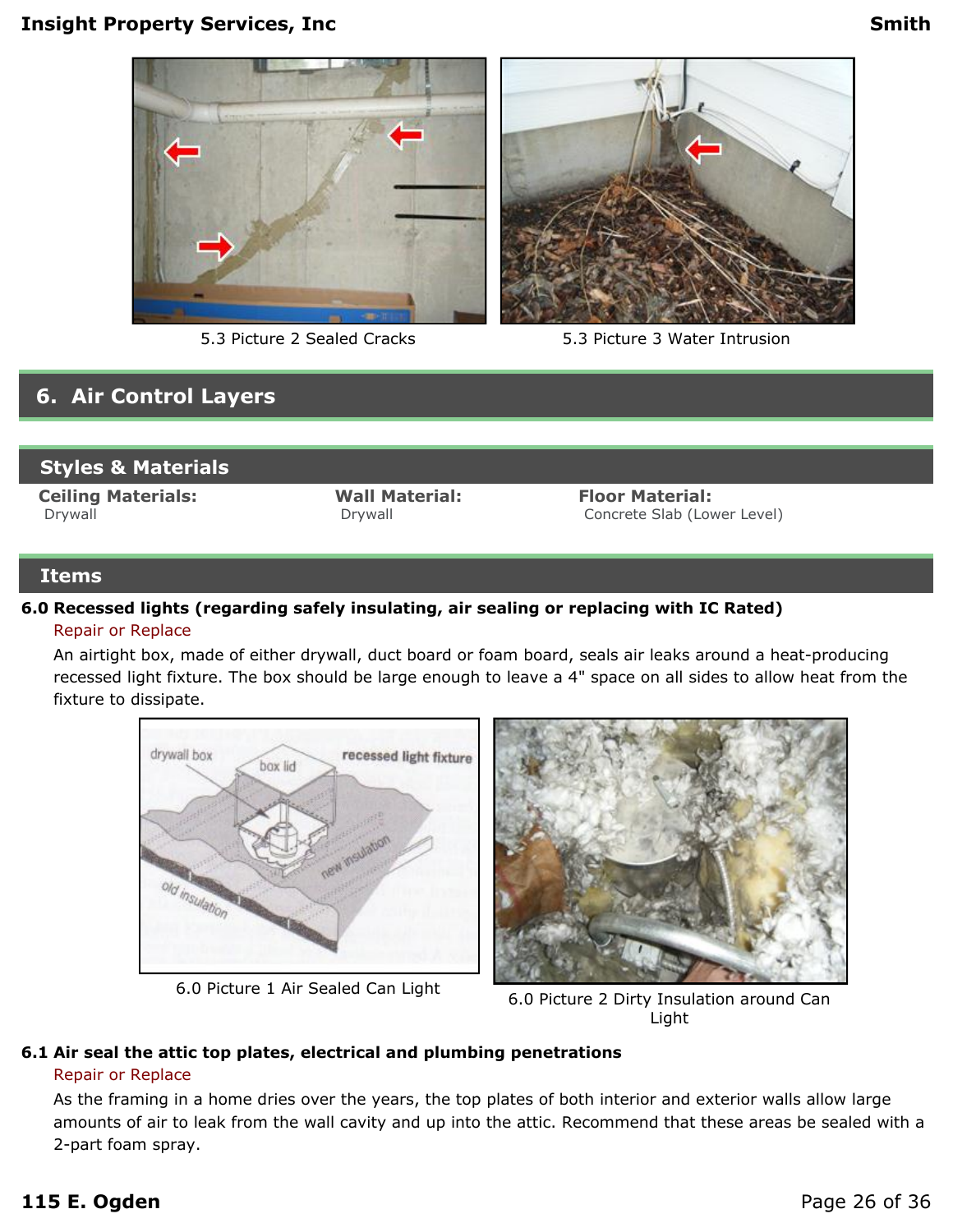Penetrations in the form of plumbing penetrations, electrical conduit, boxes and fixtures should be exposed and sealed before additional insulating. Attention should also be paid to the duct in the attic - seal all joints and where ducts/registers pass through the 2nd floor ceiling at the attic.





6.1 Picture 3 1/2" Top Plate Gap 6.1 Picture 4 Air Seal Here

#### **6.2 Seal/Insulate Attic Access**

#### Repair or Replace

The attic hatch should be air sealed and insulated. The casing should be fastened securely to the ceiling and caulked at all corners & seams. Weather strip should be installed where the cover sits on the casing. The cover should have 8" of foam board fastened to the top, resulting in an R-40 assembly.



6.1 Picture 1 Top Plate Leakage 6.1 Picture 2 Dirty Insulation at Top Plate

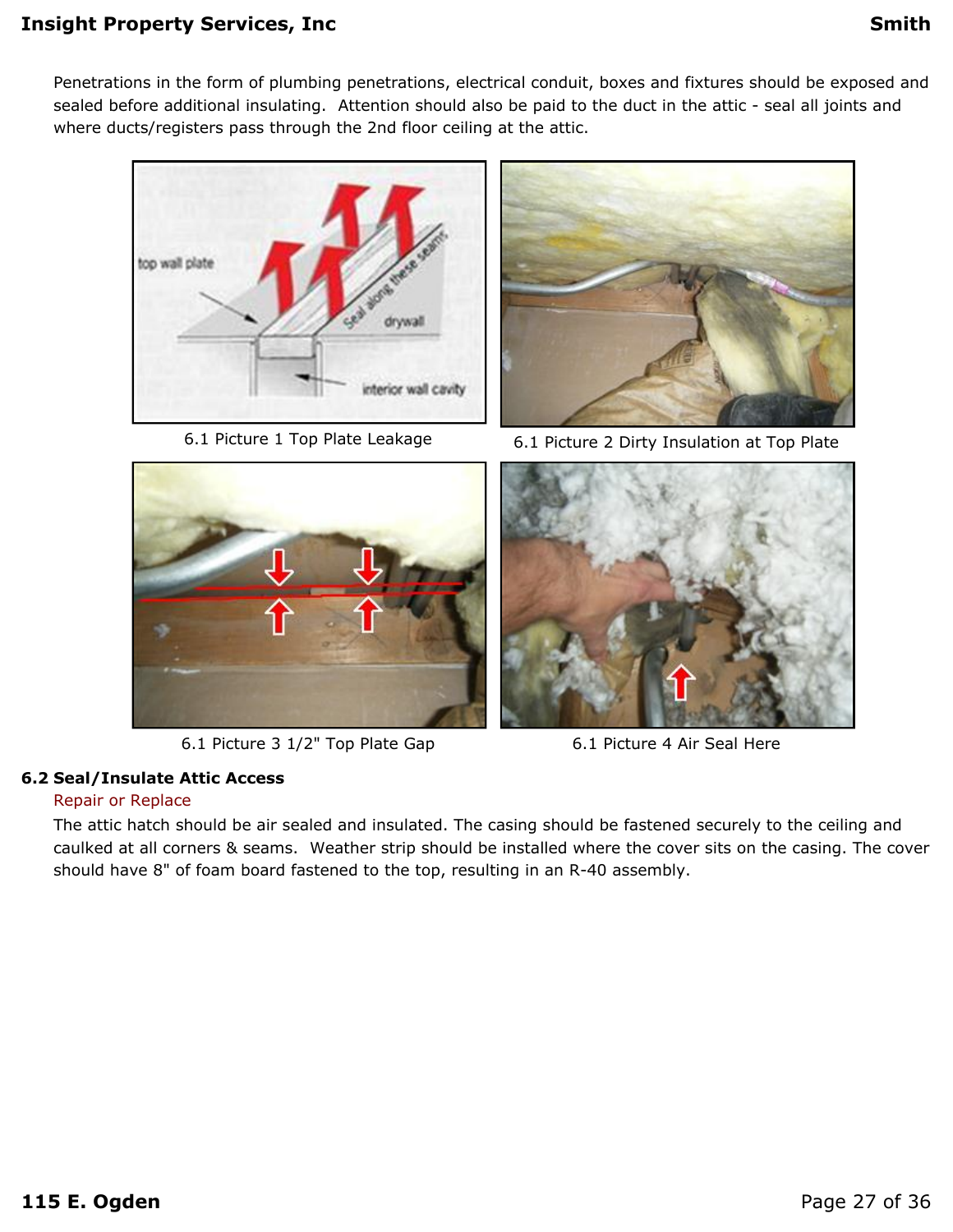

6.2 Picture 1 Uninsulated Before



6.2 Picture 2 Insulated After



6.2 Picture 3 Dust Along Access Edge

**6.4 Thermal bypasses (between floors)**

Repair or Replace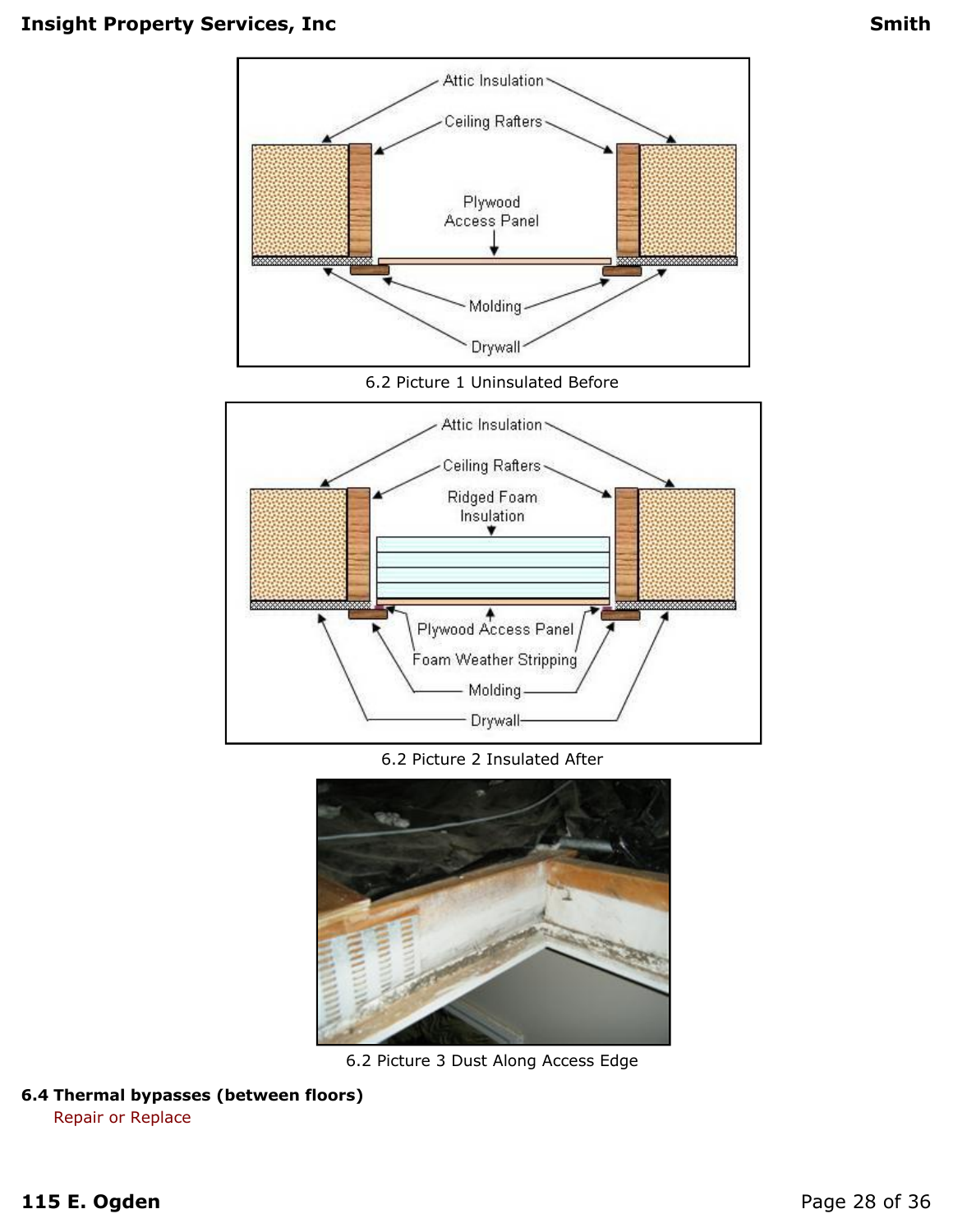(1) The stud cavity serving as a chase for the bathroom plumbing is a major air by-pass from the attic to the basement allowing cold air to fall and warm air to escape. Recommend the opening around the pipes be sealed with foam board and 1-part foam where the pipes leave the conditioned space. The area where the attic walls meet the attic ceiling should also be sealed to halt air flow between the wall cavities and the attic. This will also keep insulation from falling down into the walls, if/when the attic is insulated.



6.4 Picture 1

(2) There is a thermal connection between the garage and the master bedroom. This is occurring because of the metal framing hardware (joist hangers ?) that are connected to the cold unconditioned garage space. This hardware is acting as a heat "drain", transmitting the warmth of the floor to the colder garage. There is also air leakage through the floor framing from the small attic area below the garage roof, toward the center of the master bedroom.

The air leakage may be stopped by removing the drywall from below the small garage roof attic and air sealing the wall/floor connection.

The heat 'drains' from the framing hardware are creating cold spots about 4-6 degrees cooler than the rest of the floor. It may not be cost effective to address this issue. It would require installing foam board below the floor framing (a thermal break to the hardware) and then drywall to create the required flame resistant surface required in a garage. However, should the garage ceiling/floor framing need to be exposed in the future, installing foam board before replacing the drywall, would then be cost effective.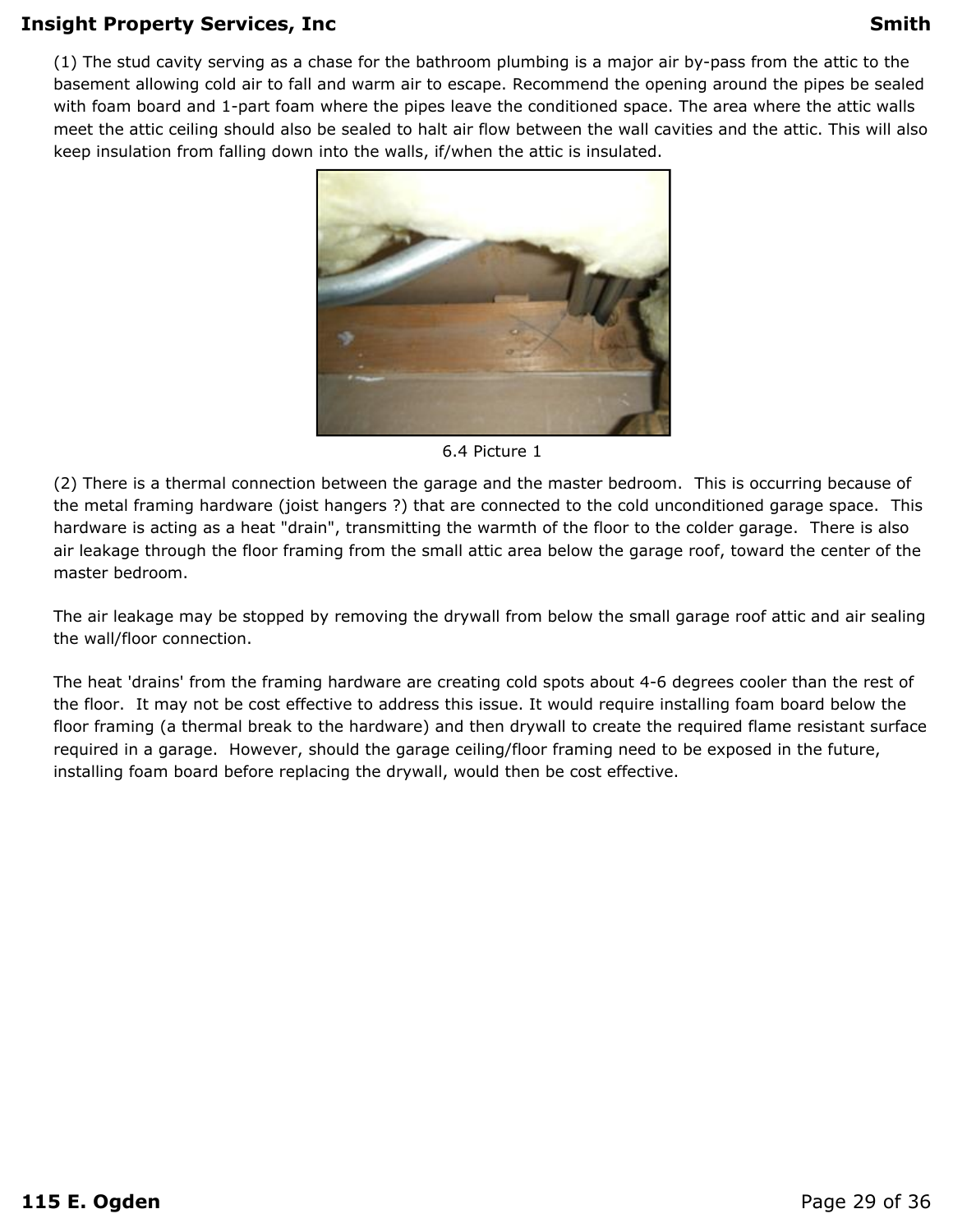





6.4 Picture 3 Cold Spot Close-Up



6.4 Picture 4 Garage ceiling 6.4 Picture 5 Garage ceciling

(3) There seems to be an air bypass following a heat duct that travels to the 2nd floor through the wall cavity in the garage at the NE corner. This area should be sealed where it passes through to the attic.



6.4 Picture 6 NE corner of garage

**6.5 Rim Joist insulation and air sealing perimeter of floor system** Repair or Replace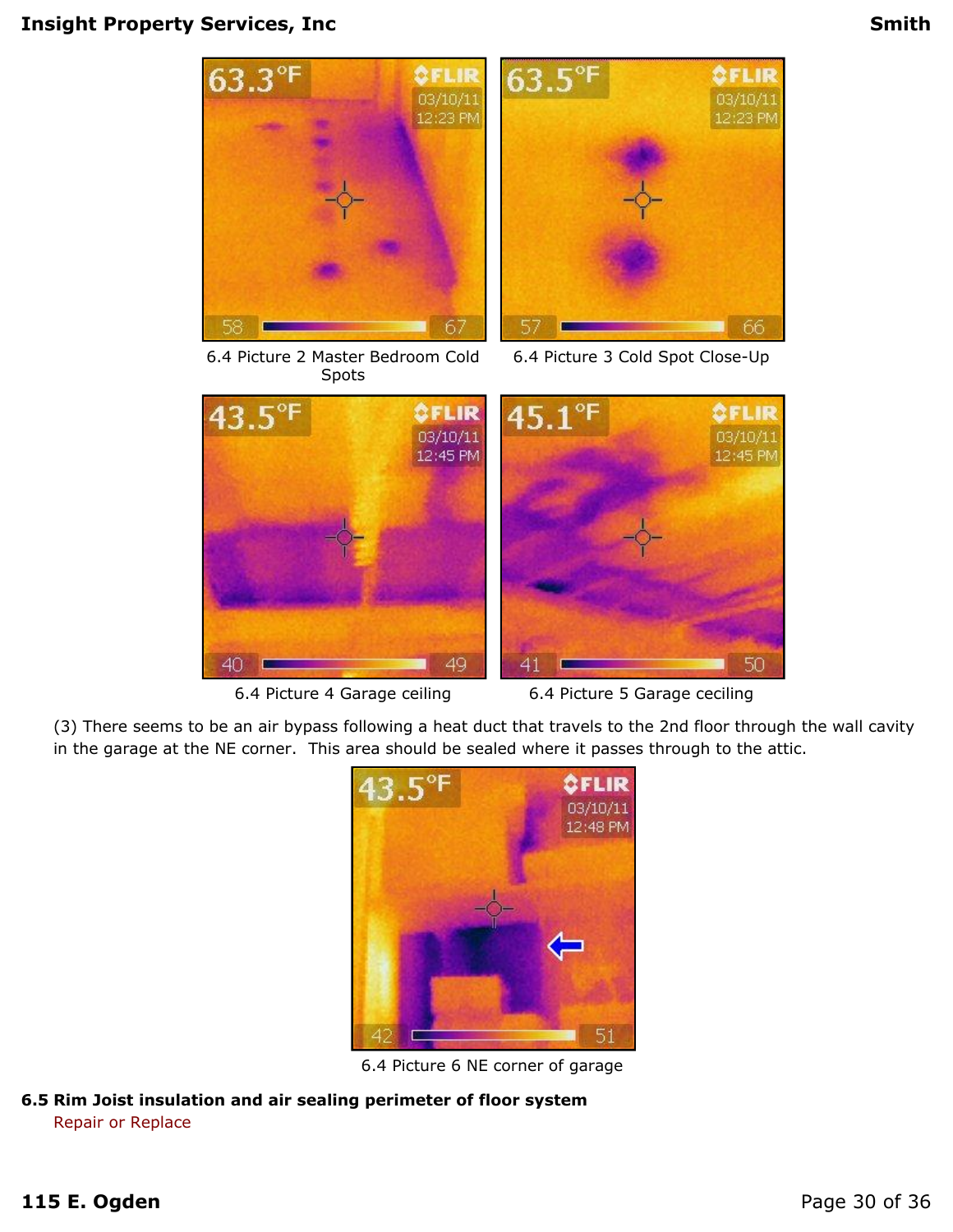Recommend sealing the exterior rim joists of the home with 1" foam board should be cut to fit between the floor, foundation, and joists and sealed with 1-part foam.



6.5 Picture 1 Air Sealed Rim Joist

#### **6.6 Frame wall insulation (open to attic)**

#### Repair or Replace

Any vertical walls exposed to attic spaces should be insulated to an R-38, just like the horizontal surfaces. Fiber glass insulation does not perform as rated unless it is enclosed on all six sides. As long as the batt insulation fits properly within a stud space they may be left in place and simply covered over with foam board taped at the seams and sealed at the perimeter. 2" 'Thermax' foam board would add R-10 to the walls and the foil face would serve to reflect radiant heat from the hot roofs in the summer and keep the heat in during the cold winter months.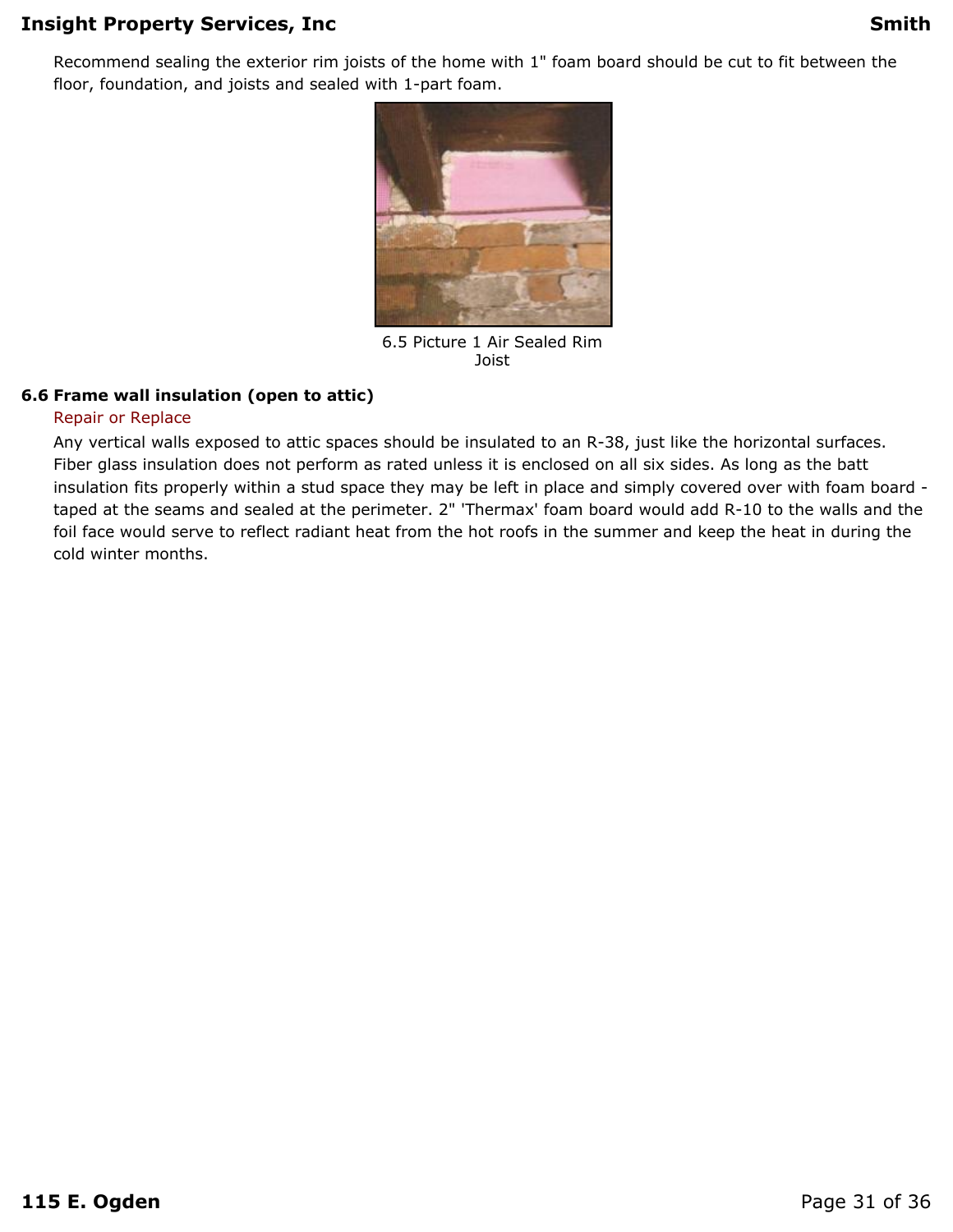

6.6 Picture 1 Master Bedroom Ceiling



6.6 Picture 2 Falling Insulation on Master Bedroom Vault





6.6 Picture 3 Non-secure Insulation 6.6 Picture 4 Better, Still Incomplete at Framing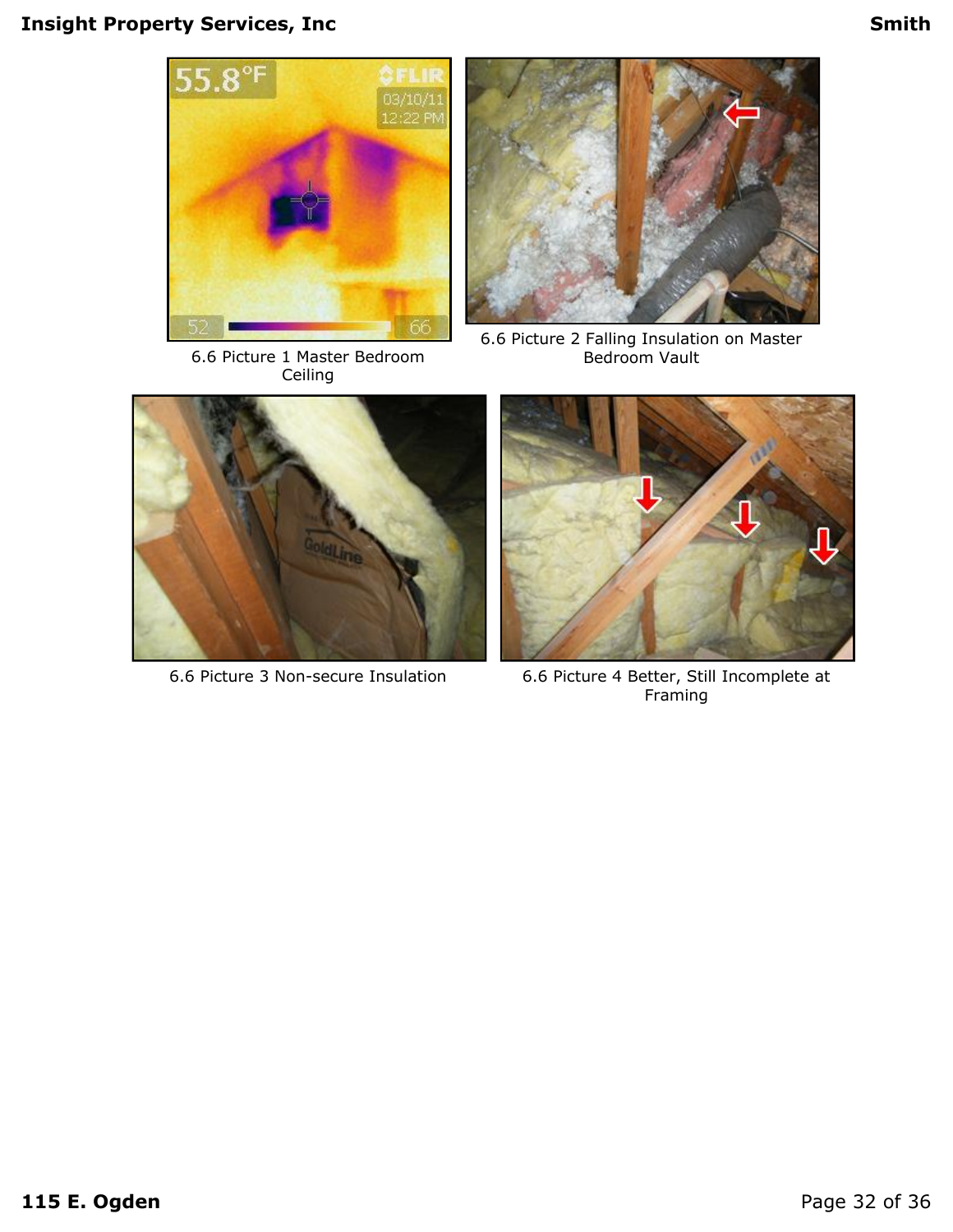

6.6 Picture 5 Master Bathroom SE Vault Wall

6.6 Picture 6 Master Bathroom SE Vault Wall middle



6.6 Picture 7 Master Bathroom SE Vault Wall high side corner

#### **6.9 Windows: Air leakage, seals and caulking**

#### Repair or Replace

Minor air leakage was detected around the casing of the window frames. Recommend sealing these gaps with a clear, high quality, paintable caulk.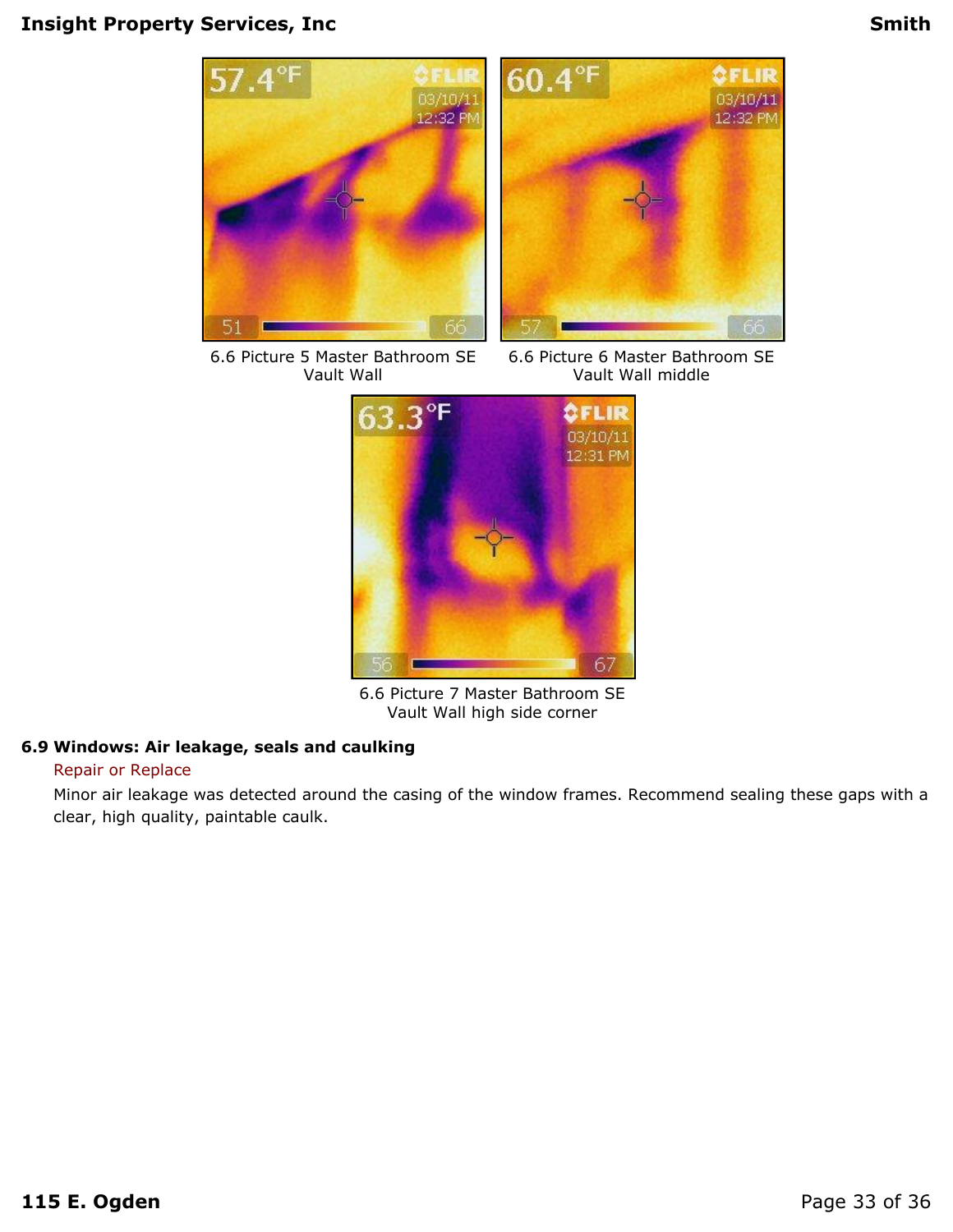

6.9 Picture 1 Seal Designed Gaps



6.9 Picture 2 Window Casing Leakage

#### **6.10 Seal and insulate wall switch and outlet boxes**

#### Repair or Replace

Moderate leakage was detected from switches & outlets and may be eliminated by air sealing electrical penetrations in the attics. Should any leaks remain, they may be sealed at the outside fixture or by caulking the electrical box to the drywall and installing foam pads before replacing the wall plates.

### <span id="page-33-0"></span>**7. Thermal Layer**

#### **Styles & Materials**

**Attic Insulation/Effective R-Value:** Blown Batt Fiberglass R10-15 R 20-25

**Exterior Entry Doors (non-glass portion):** Wood solid core 1 3/4" R- Value 3.03 Metal insulated (Average) R-value 7

**Floor System Insulation R-Value:** NONE

**Window Types:** Double pane Double-hung Sliders Fixed Frame Vinyl

**Glass Doors (part of windows):** Sliding Glass Doors

#### **Items**

#### **7.0 Recommended additional attic insulation**

#### Repair or Replace

The attics currently have about an R-25-30 and could be increased to at least an R-38, although an R - 50-60 would be best. **This should be done after air sealing and attic ventilation and before resizing and replacing the furnace.**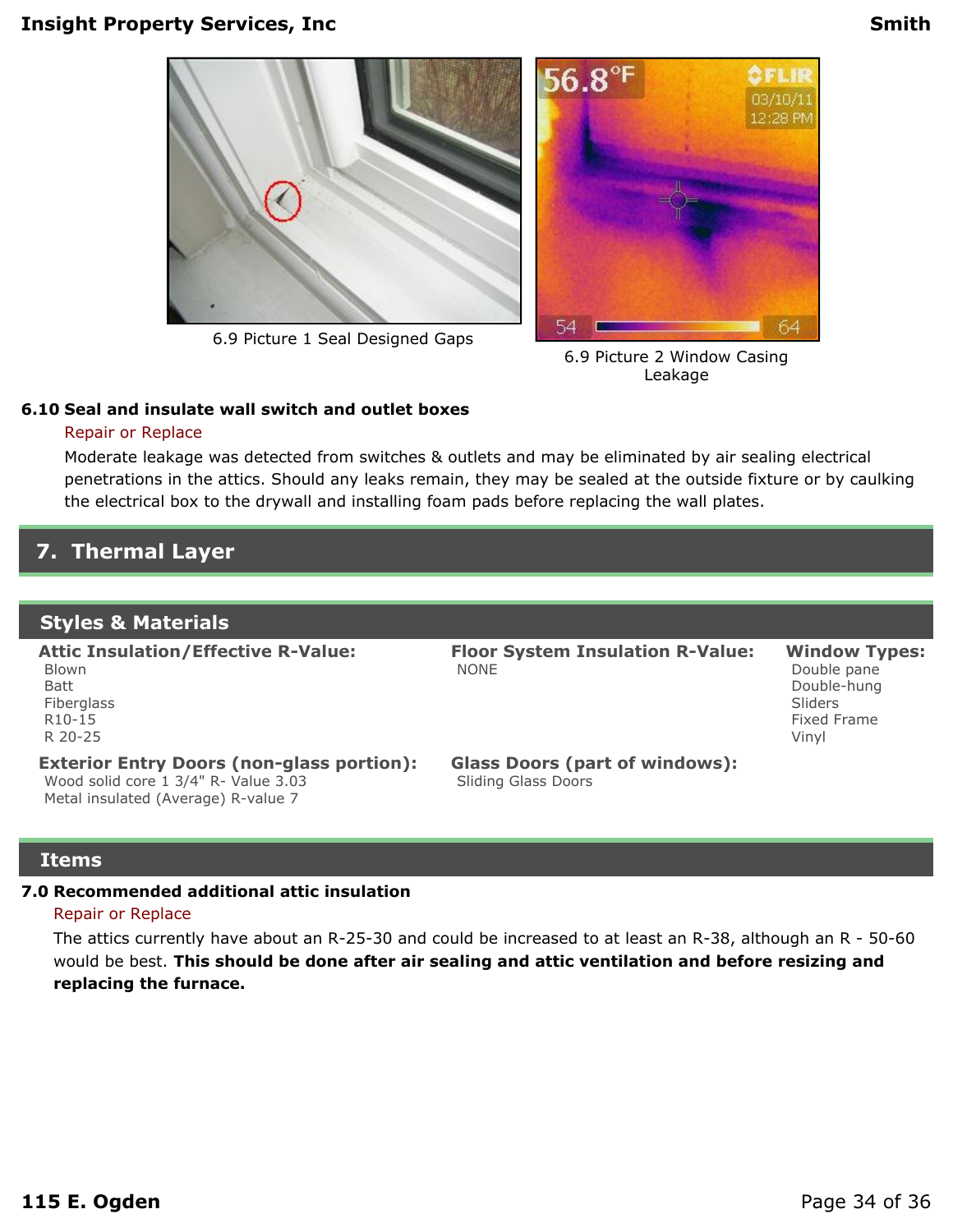

7.0 Picture 1

#### **7.1 Floor Insulation (over crawlspace or cantilever)**

#### Repair or Replace

Cantilevered floor sections are often a significant source of air leakage because they are often insulated without first being air sealed. Air sealing the cantilever floor section will allow the insulation in that area to perform more effectively. During the blower door test, cold air was drawn into the home through the floor, highlighting the effects that air penetration has on reducing the value of the insulation.

The most effective way to air seal & insulate (if needed) this area is to remove the material below the cantilever to expose the floor & adjacent wall framing and seal with foam board and/or 1 or 2-part foam as necessary to create a continuous air barrier between the 1st floor wall, floor and 2nd floor wall.



7.1 Picture 1 Under Cantilever 7.1 Picture 2 Above cantilever

floor/walls leakage

#### **7.3 Exterior door condition/integrity**

#### Repair or Replace

Exterior doors are in fine working order. Recommend adding weather strip and threshold sweep to the garage door in order to seal the garage space from the living space. Pollutants and contaminants from the garage are considered dangerous and should not be introduced into the home's conditioned air.